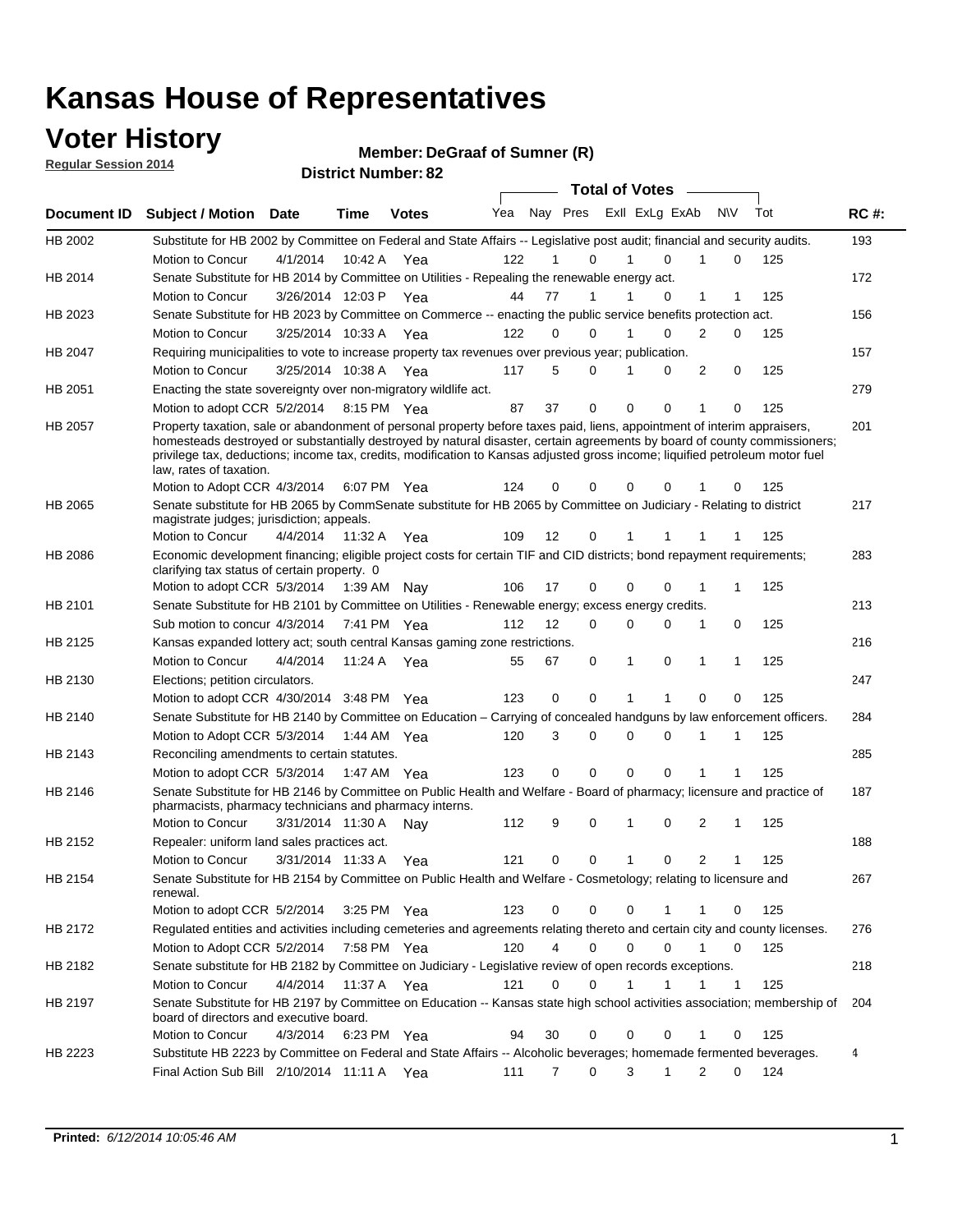### **Voter History**

| TVIVI THUIVI Y<br><b>Reqular Session 2014</b> |                                                                                                                                                                                               |          |             | Member: DeGraaf of Sumner (R)<br><b>District Number: 82</b> |     |     |      |                       |                |     |      |             |
|-----------------------------------------------|-----------------------------------------------------------------------------------------------------------------------------------------------------------------------------------------------|----------|-------------|-------------------------------------------------------------|-----|-----|------|-----------------------|----------------|-----|------|-------------|
|                                               |                                                                                                                                                                                               |          |             |                                                             |     |     |      | <b>Total of Votes</b> |                |     |      |             |
| Document ID                                   | <b>Subject / Motion Date</b>                                                                                                                                                                  |          | Time        | <b>Votes</b>                                                | Yea | Nav | Pres |                       | ExII ExLg ExAb | N\V | Tot  | <b>RC#:</b> |
| HB 2223                                       | Substitute for HB 2223 by Committee on Federal and State Affairs—Alcoholic beverages; homemade fermented beverages;<br>microbrewery gallonage expanded; liquor license length of citizenship. |          |             |                                                             |     |     |      |                       |                |     |      | 205         |
|                                               | Motion to Concur                                                                                                                                                                              | 4/3/2014 | 6:27 PM Yea |                                                             | 115 | 9   | - 0  | $\Omega$              |                |     | -125 |             |
| HB 2231                                       | Senate Substitute for Substitute for HB 2231 by Committee on Ways and Means - Appropriations for FY 2014, FY 2015, FY                                                                         |          |             |                                                             |     |     |      |                       |                |     |      | 282         |

282 Motion to adopt CCR 5/2/2014 9:48 PM Nay 170 54 0 0 0 1 0 125 for FY 2014, FY 2015, FY 2016, FY 2017 and FY 2018 for various state agencies; capital improvement projects; claims against the state. 38 2/21/2014 EFA Sub Bill Yea 124 1:34 PM 120 0 0 0 21 1 HB 2246 Substitute for HB 2246 by Committee on Commerce, Labor and Economic Development - Peer review for certain licensed technical professions. 260 5/2/2014 HB 2246 Motion to Concur Yea 125 11:40 A 124 0 1 0 00 0 Substitute for HB 2246 by Committee on Commerce, Labor and Economic Development - Peer review for certain licensed technical professions. 200 4/2/2014 HB 2272 Motion to Concur 4/2/2014 4:18 PM Nay 84 36 0 0 0 1 4 125 Kansas expanded lottery act; southeast Kansas gaming zone; privilege fee and investment threshold amount reduced. 4:18 PM Nav 248 4/30/2014 Motion to adopt CCR Yea 125 3:53 PM 119 4 1 0 00 1 HB 2296 Campaign finance; permitted uses of campaign funds; increased exemption amount for certain candidates; contributor information; lobbyist filings. 287 Motion to Override 5/30/2014 10:24 A Yea 96 5 0 0 0 0 24 125 HB 2296 Veto Campaign finance; permitted uses of campaign funds; increased exemption amount for certain candidates; contributor information; lobbyist filings. 209 4/3/2014 HB 2298 Motion to Concur 4/3/2014 6:40 PM Yea 123 1 0 0 0 1 0 125 Senate Sub for HB 2298 by Committee on Judiciary - Uniform controlled substances act.Senate Sub for HB 2298 by Committee on Judiciary - Uniform controlled substances act. 6:40 PM Yea 1 Motion to adopt CCR 1/22/2014 11:45 A Nay 109 11 0 1 0 4 0 125 HB 2303 Relating to driver's license fees; driving under the influence equipment fund. 253 5/1/2014 HB 2312 Motion to Concur Yea 125 4:31 PM 123 2 0 0 00 0 Local governments; investment of idle funds; changes. Substitute for HB 2338 by Committee on Ways and Means - Judicial branch; supplemental appropriation for fiscal year 2015, 229 Motion to Adopt CCR 4/4/2014 7:17 PM Yea 66 57 0 0 0 2 0 125 HB 2338 judiciary operations; increasing various docket fees and creating new docket fees; annually, allowing the allocation of a budget for each judicial district court operations, chief judge would have the authority to expend funds as necessary to carry out the functions of such district if such chief judge elected to do so, including establishing what court personnel are necessary and their compensation; district court judges in judicial district elect chief judge and court of appeals judges elect chief judge of the court of appeals; district judge and district magistrate judge vacancies; statutory authority for longevity bonus for judicial branch employees repealed; nonseverability clause. 7:17 PM Yea 66 57 0 0 0 2 0 Senate Substitute for HB 2378 by Committee on Assessment and Taxation - Providing sales tax exemption for sales of certain 189 3/31/2014 Motion to Concur Yea 125 11:35 A 117 4 0 0 21 1 HB 2378 machinery and equipment used for surface mining activities. Senate Substitute for HB 2389 by Committee on Judiciary - Crimes and criminal procedure; mistreatment of a dependent adult 277 Motion to Adopt CCR 5/2/2014 8:05 PM Yea 123 1 0 0 0 1 0 125 HB 2389 or an elder person; RICO; warrants; discharge of certain persons; appeals. 28 2/21/2014 Final Action Yea 124 11:13 A 120 1 0 0 20 1 HB 2398 Amended Relating to the Kansas revised limited liability company act. 163 Final Action 3/26/2014 10:55 A Yea 116 7 0 1 0 125 HB 2402 National day of the cowboy. 10:55 A 116 7 0 0 10 1 61 2/27/2014 Final Action Yea 124 10:16 A 104 19 0 0 10 0 HB 2417 Amended Expansion of rural opportunity zones. 6 2/12/2014 Final Action Yea 124 11:20 A 121 0 0 0 20 1 HB 2418 Adult care home licensure act; removal of outdated rule and regulation reference.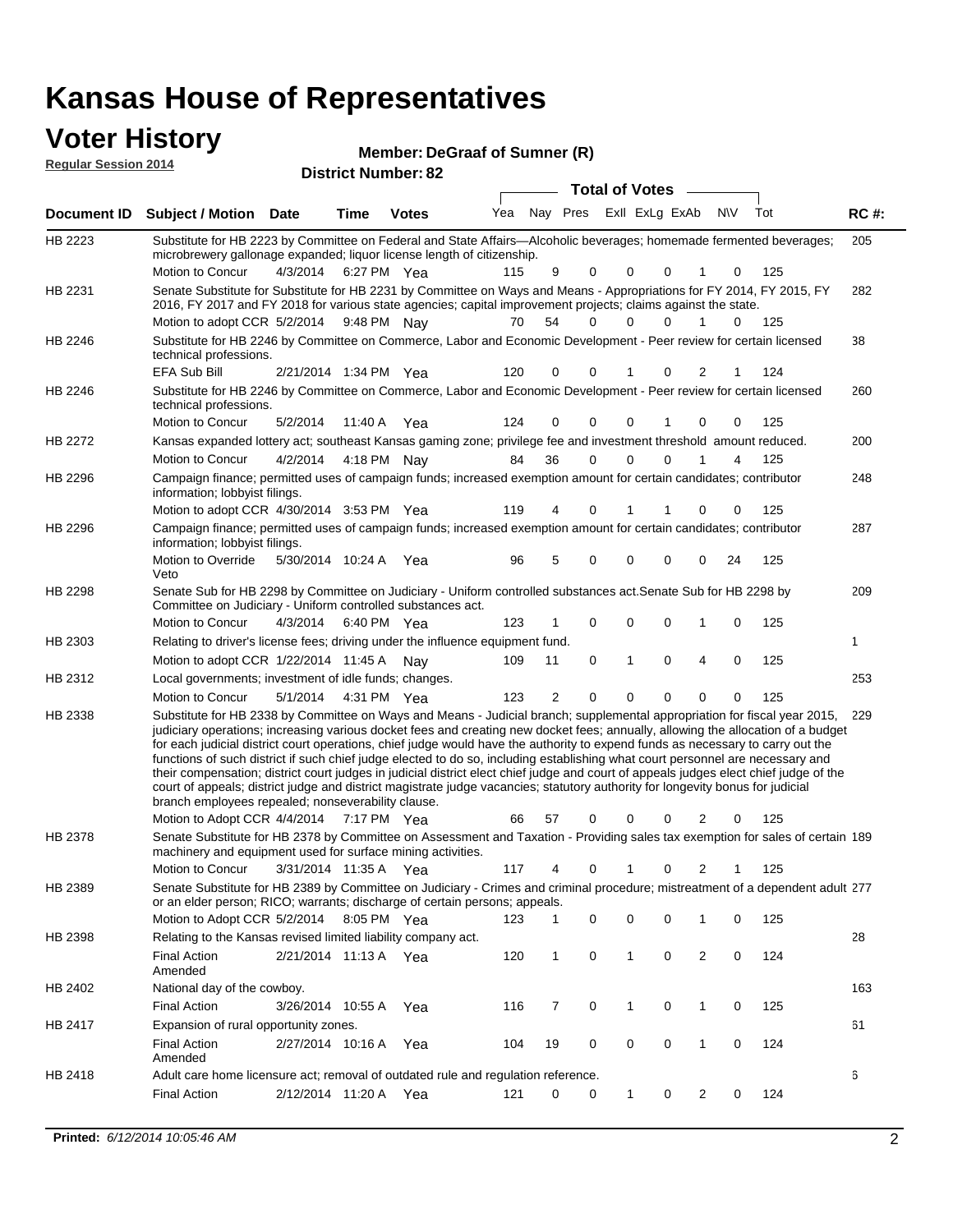### **Voter History**

**Regular Session 2014**

#### **Member: DeGraaf of Sumner (R)**

|                    |                                                                                                                                                                                                                                                                                                                                                      |                       |             | DISTRICT MAILING TO DE |     |          |          |              | Total of Votes –        |                |              |     |                |
|--------------------|------------------------------------------------------------------------------------------------------------------------------------------------------------------------------------------------------------------------------------------------------------------------------------------------------------------------------------------------------|-----------------------|-------------|------------------------|-----|----------|----------|--------------|-------------------------|----------------|--------------|-----|----------------|
| <b>Document ID</b> | <b>Subject / Motion</b>                                                                                                                                                                                                                                                                                                                              | Date                  | Time        | <b>Votes</b>           | Yea |          |          |              | Nay Pres ExII ExLg ExAb |                | <b>NV</b>    | Tot | <b>RC#:</b>    |
| HB 2418            | Kansas department for aging and disability services; adult care homes                                                                                                                                                                                                                                                                                |                       |             |                        |     |          |          |              |                         |                |              |     | 221            |
|                    | Motion to Concur                                                                                                                                                                                                                                                                                                                                     | 4/4/2014              | 11:49 A     | Yea                    | 122 | 0        | 0        | 1            | 1                       | 1              | 0            | 125 |                |
| HB 2419            | City annexation; fire district territory; detachment.                                                                                                                                                                                                                                                                                                |                       |             |                        |     |          |          |              |                         |                |              |     | 120            |
|                    | <b>Final Action</b>                                                                                                                                                                                                                                                                                                                                  | 3/17/2014 11:19 A     |             | Yea                    | 122 | 0        | 0        | 0            | 0                       | 2              | 1            | 125 |                |
| HB 2419            | City annexation; fire district territory; detachment.                                                                                                                                                                                                                                                                                                |                       |             |                        |     |          |          |              |                         |                |              |     | 196            |
|                    | Motion to Concur                                                                                                                                                                                                                                                                                                                                     | 4/2/2014              | 10:32 A     | Yea                    | 122 | 0        | 0        | 0            | 0                       | 2              | $\mathbf{1}$ | 125 |                |
| HB 2420            | School crossing guards.                                                                                                                                                                                                                                                                                                                              |                       |             |                        |     |          |          |              |                         |                |              |     | 5              |
|                    | <b>Final Action</b><br>Amended                                                                                                                                                                                                                                                                                                                       | 2/10/2014 11:12 A     |             | Yea                    | 118 | 0        | 0        | 3            | 1                       | $\overline{2}$ | 0            | 124 |                |
| HB 2420            | School crossing guards.                                                                                                                                                                                                                                                                                                                              |                       |             |                        |     |          |          |              |                         |                |              |     | 197            |
|                    | Motion to Concur                                                                                                                                                                                                                                                                                                                                     | 4/2/2014              | 10:34 A     | Yea                    | 123 | 0        | 0        | 0            | 0                       | 2              | 0            | 125 |                |
| HB 2422            | Defining watercraft for purposes of taxation.                                                                                                                                                                                                                                                                                                        |                       |             |                        |     |          |          |              |                         |                |              |     | 14             |
|                    | <b>Final Action</b><br>Amended                                                                                                                                                                                                                                                                                                                       | 2/14/2014 11:13 A     |             | Yea                    | 118 | 0        | 0        | 2            | 0                       | 4              | 0            | 124 |                |
| HB 2424            | Robert G. (Bob) Bethell interchange.                                                                                                                                                                                                                                                                                                                 |                       |             |                        |     |          |          |              |                         |                |              |     | 85             |
|                    | EFA Sub Bill                                                                                                                                                                                                                                                                                                                                         | 2/27/2014 4:03 PM Yea |             |                        | 119 | 4        | 0        | 0            | 0                       | 1              | 0            | 124 |                |
| HB 2424            | Substitute for HB 2424 by Committee on Transportation - Designating the Robert G. (Bob) Bethell interchange; the SGT David 190<br>Enzbrenner memorial highway; t the Pack S Clair highway; the ancient Indian traders trail; the Harper county veterans<br>memorial highway; the Bonnie Huy memorial highway; the Bonnie Sharp memorial interchange. |                       |             |                        |     |          |          |              |                         |                |              |     |                |
|                    | Motion to Concur                                                                                                                                                                                                                                                                                                                                     | 3/31/2014 11:37 A Yea |             |                        | 117 | 3        | $\Omega$ | 1            | 0                       | 2              | 2            | 125 |                |
| HB 2429            | Making the water conservation program part of and supplemental to the Kansas water appropriation act.                                                                                                                                                                                                                                                |                       |             |                        |     |          |          |              |                         |                |              |     | $\overline{7}$ |
|                    | <b>Final Action</b><br>Amended                                                                                                                                                                                                                                                                                                                       | 2/12/2014 11:22 A Yea |             |                        | 121 | $\Omega$ | 0        | 1            | 0                       | 2              | 0            | 124 |                |
| HB 2430            | Promoting employment across Kansas act; benefits.                                                                                                                                                                                                                                                                                                    |                       |             |                        |     |          |          |              |                         |                |              |     | 90             |
|                    | <b>EFA Sub Bill</b>                                                                                                                                                                                                                                                                                                                                  | 2/27/2014 4:08 PM Yea |             |                        | 110 | 13       | 0        | 0            | 0                       |                | 0            | 124 |                |
| HB 2430            | Substitute for HB 2430 by Committee on Commerce, Labor and Economic Development - Promoting employment across<br>Kansas act; benefits.                                                                                                                                                                                                               |                       |             |                        |     |          |          |              |                         |                |              |     | 278            |
|                    | Motion to adopt CCR 5/2/2014                                                                                                                                                                                                                                                                                                                         |                       | 8:09 PM Yea |                        | 114 | 10       | 0        | 0            | 0                       | 1              | 0            | 125 |                |
| HB 2433            | Relating to the Kansas uniform securities act.                                                                                                                                                                                                                                                                                                       |                       |             |                        |     |          |          |              |                         |                |              |     | 62             |
|                    | <b>Final Action</b><br>Amended                                                                                                                                                                                                                                                                                                                       | 2/27/2014 10:17 A Yea |             |                        | 123 | 0        | 0        | $\mathbf 0$  | 0                       | 1              | $\mathbf 0$  | 124 |                |
| HB 2433            | Relating to the Kansas uniform securities act.                                                                                                                                                                                                                                                                                                       |                       |             |                        |     |          |          |              |                         |                |              |     | 243            |
|                    | Motion to adopt CCR 4/30/2014 3:27 PM Yea                                                                                                                                                                                                                                                                                                            |                       |             |                        | 123 | $\Omega$ | $\Omega$ | 1            | 1                       | 0              | 0            | 125 |                |
| HB 2436            | Substitute for HB 2436 by Committee on Vision 2020 - Boards of cosmetology and barbering; agreements on inspectors of<br>dual-licensed facilities.                                                                                                                                                                                                   |                       |             |                        |     |          |          |              |                         |                |              |     | 19             |
|                    | Final Action Sub Bill 2/19/2014 11:32 A                                                                                                                                                                                                                                                                                                              |                       |             | Yea                    | 122 |          | 0        | 0            | 0                       | 2              | 0            | 124 |                |
| HB 2436            | Substitute for HB 2436 by Committee on Vision 2020 - Boards of cosmetology and barbering; agreements on inspectors of<br>dual-licensed facilities.                                                                                                                                                                                                   |                       |             |                        |     |          |          |              |                         |                |              |     | 206            |
|                    | Motion to Concur                                                                                                                                                                                                                                                                                                                                     | 4/3/2014              | 6:30 PM Yea |                        | 117 | 7        | 0        | 0            | 0                       | 1              | 0            | 125 |                |
| HB 2440            | Emerging industry investment act; treatment of certain bioscience companies.                                                                                                                                                                                                                                                                         |                       |             |                        |     |          |          |              |                         |                |              |     | 39             |
|                    | <b>Emergency Final</b><br>Action                                                                                                                                                                                                                                                                                                                     | 2/21/2014 1:36 PM Yea |             |                        | 116 | 4        | 0        | 1            | $\mathbf 0$             | $\overline{2}$ | $\mathbf{1}$ | 124 |                |
| HB 2442            | Escalating penalties for repeat felony evade and elude cases.                                                                                                                                                                                                                                                                                        |                       |             |                        |     |          |          |              |                         |                |              |     | 107            |
|                    | EFA Sub Bill                                                                                                                                                                                                                                                                                                                                         | 2/27/2014 4:32 PM Yea |             |                        | 111 | 12       | 0        | 0            | 0                       | $\mathbf{1}$   | 0            | 124 |                |
| HB 2444            | Spendthrift trusts.                                                                                                                                                                                                                                                                                                                                  |                       |             |                        |     |          |          |              |                         |                |              |     | 36             |
|                    | <b>Emergency Final</b><br><b>Action Amend</b>                                                                                                                                                                                                                                                                                                        | 2/21/2014 1:32 PM Yea |             |                        | 120 | 0        | 0        | $\mathbf{1}$ | 0                       | $\overline{c}$ | $\mathbf{1}$ | 124 |                |
| HB 2444            | Spendthrift trusts.                                                                                                                                                                                                                                                                                                                                  |                       |             |                        |     |          |          |              |                         |                |              |     | 198            |
|                    | Motion to Concur                                                                                                                                                                                                                                                                                                                                     | 4/2/2014              |             | 10:37 A Yea            | 123 | 0        | 0        | 0            | 0                       | $\overline{2}$ | 0            | 125 |                |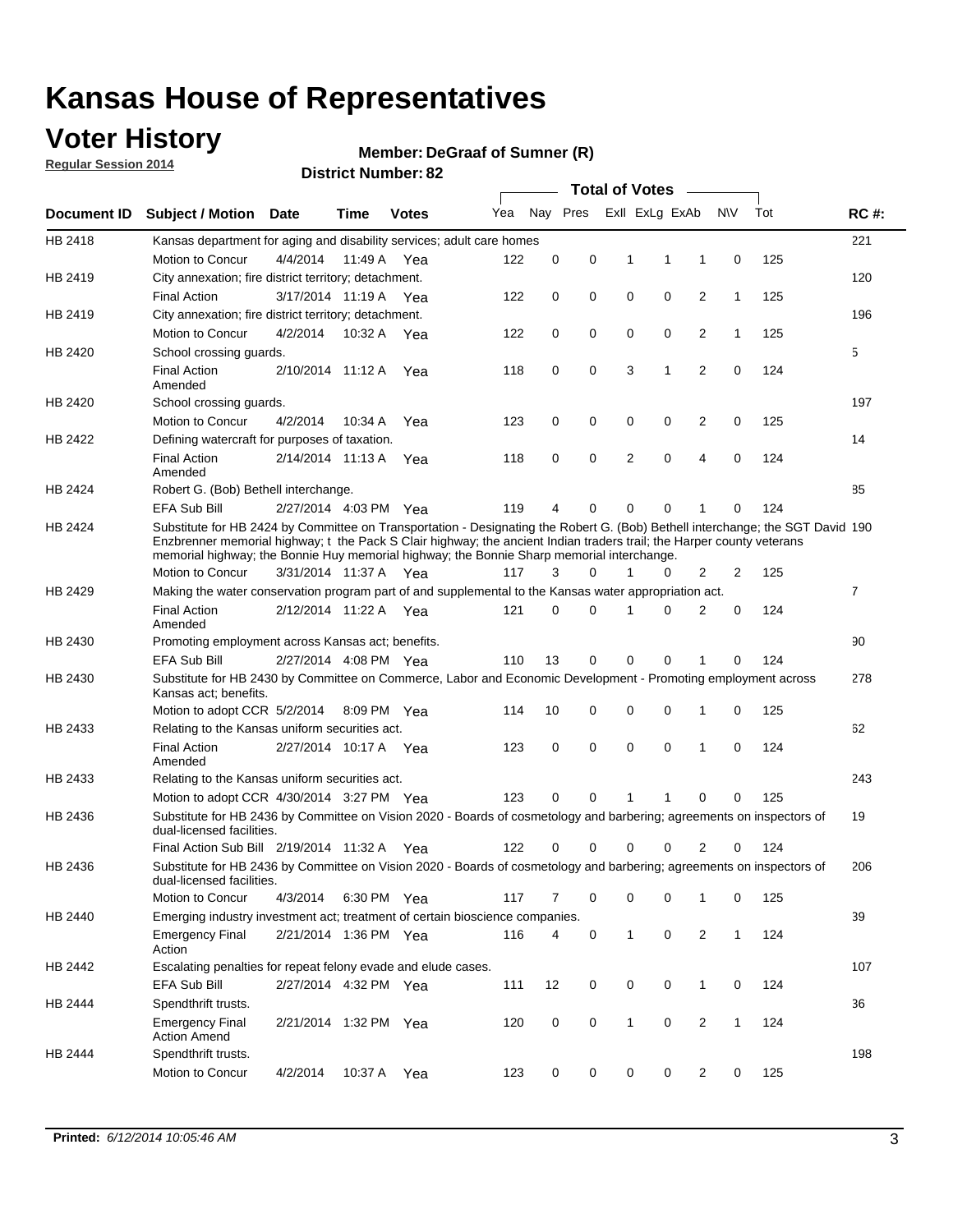#### **Voter History Regular Session 2014**

| Member: DeGraaf of Sumner (R) |  |  |
|-------------------------------|--|--|
|-------------------------------|--|--|

|                |                                                                                                                                                                                                                                                                                                                                 |                       |      |              |     |                |             | <b>Total of Votes</b> |             |                |             |     |             |
|----------------|---------------------------------------------------------------------------------------------------------------------------------------------------------------------------------------------------------------------------------------------------------------------------------------------------------------------------------|-----------------------|------|--------------|-----|----------------|-------------|-----------------------|-------------|----------------|-------------|-----|-------------|
|                | Document ID Subject / Motion Date                                                                                                                                                                                                                                                                                               |                       | Time | <b>Votes</b> | Yea | Nay Pres       |             | Exll ExLg ExAb        |             |                | <b>NV</b>   | Tot | <b>RC#:</b> |
| HB 2445        | Allowing for criminal discovery materials to be provided to defendant or defendant's counsel.                                                                                                                                                                                                                                   |                       |      |              |     |                |             |                       |             |                |             |     | 63          |
|                | <b>Final Action</b><br>Amended                                                                                                                                                                                                                                                                                                  | 2/27/2014 10:19 A     |      | Yea          | 123 | 0              | 0           | 0                     | 0           | 1              | 0           | 124 |             |
| HB 2446        | District courts; court trustee operations fund, judicial process; concerning sentencing dispositions, probation and postrelease<br>supervision; concerning expungement of driving under the influence and criminal refusal convictions; concerning trials,<br>conduct of jury after case is submitted.                          |                       |      |              |     |                |             |                       |             |                |             |     | 8           |
|                | <b>Final Action</b>                                                                                                                                                                                                                                                                                                             | 2/12/2014 11:23 A     |      | Yea          | 121 | 0              | 0           | 1                     | 0           | 2              | 0           | 124 |             |
| <b>HB 2446</b> | Senate Substitute for HB 2446 by Committee on Judiciary - Courts; allocating moneys from driver's license fees to judicial<br>branch nonjudicial salary adjustment fund; allowing chief justice to authorize expenditures from court trustee operations fund in<br>certain judicial districts; time limits for court decisions. |                       |      |              |     |                |             |                       |             |                |             |     | 239         |
|                | Motion to adopt CCR 4/30/2014 3:01 PM Yea                                                                                                                                                                                                                                                                                       |                       |      |              | 121 | 2              | 0           | 1                     | 1           | 0              | 0           | 125 |             |
| <b>HB 2447</b> | Real property; trespass and liability.                                                                                                                                                                                                                                                                                          |                       |      |              |     |                |             |                       |             |                |             |     | 29          |
|                | <b>Final Action</b><br>Amended                                                                                                                                                                                                                                                                                                  | 2/21/2014 11:14 A Yea |      |              | 119 | 2              | 0           | $\mathbf 1$           | 0           | 2              | 0           | 124 |             |
| HB 2447        | Real property; trespass and liability.                                                                                                                                                                                                                                                                                          |                       |      |              |     |                |             |                       |             |                |             |     | 202         |
|                | Motion to Adopt CCR 4/3/2014                                                                                                                                                                                                                                                                                                    |                       |      | 6:10 PM Yea  | 122 | 2              | $\mathbf 0$ | $\mathbf 0$           | $\mathbf 0$ | 1              | 0           | 125 |             |
| HB 2448        | Interference with judicial process.                                                                                                                                                                                                                                                                                             |                       |      |              |     |                |             |                       |             |                |             |     | 30          |
|                | <b>Final Action</b>                                                                                                                                                                                                                                                                                                             | 2/21/2014 11:16 A     |      | Yea          | 121 | 0              | 0           | 1                     | $\Omega$    | $\overline{2}$ | 0           | 124 |             |
| HB 2448        | Senate Substitute for HB 2448 by Committee on Judiciary - Updating provisions relating to the Kansas bureau of<br>investigation's DNA database; amending the crime of interference with                                                                                                                                         |                       |      |              |     |                |             |                       |             |                |             |     | 240         |
|                | Motion to adopt CCR 4/30/2014 3:10 PM Yea                                                                                                                                                                                                                                                                                       |                       |      |              | 116 | $\overline{7}$ | 0           | 1                     | 1           | 0              | 0           | 125 |             |
| HB 2451        | Electric utilities; creating the electric highway fee.                                                                                                                                                                                                                                                                          |                       |      |              |     |                |             |                       |             |                |             |     | 96          |
|                | <b>EFA Sub Bill</b>                                                                                                                                                                                                                                                                                                             | 2/27/2014 4:18 PM Nay |      |              | 64  | 59             | 0           | $\mathbf 0$           | 0           | 1              | 0           | 124 |             |
| HB 2451        | Substitute for HB 2451 by Committee on Transportation - Increasing registration fees for electric vehicles.                                                                                                                                                                                                                     |                       |      |              |     |                |             |                       |             |                |             |     | 207         |
|                | Motion to Concur                                                                                                                                                                                                                                                                                                                | 4/3/2014              |      | 6:34 PM Yea  | 94  | 30             | 0           | $\Omega$              | 0           | 1              | 0           | 125 |             |
| HB 2452        | Substitute for HB 2452 by Committee on Transportation - Distinctive license plates; donate life, disabled veterans, rotary<br>international, Kansas horse council.                                                                                                                                                              |                       |      |              |     |                |             |                       |             |                |             |     | 41          |
|                | EFA Sub Bill                                                                                                                                                                                                                                                                                                                    | 2/21/2014 1:39 PM Yea |      |              | 120 | 0              | 0           |                       | 0           | 2              | 1           | 124 |             |
| HB 2452        | Substitute for HB 2452 by Committee on Transportation - Distinctive license plates; donate life, disabled veterans, rotary<br>international, Kansas horse council, motorcycles.                                                                                                                                                 |                       |      |              |     |                |             |                       |             |                |             |     | 208         |
|                | Motion to Concur                                                                                                                                                                                                                                                                                                                | 4/3/2014              |      | 6:37 PM Yea  | 123 | 1              | 0           | 0                     | 0           | 1              | 0           | 125 |             |
| HB 2453        | Protecting religious freedom regarding marriage.                                                                                                                                                                                                                                                                                |                       |      |              |     |                |             |                       |             |                |             |     | 9           |
|                | <b>Final Action</b><br>Amended                                                                                                                                                                                                                                                                                                  | 2/12/2014 11:28 A Yea |      |              | 72  | 49             | $\mathbf 0$ | 1                     | $\Omega$    | 2              | 0           | 124 |             |
| <b>HB 2455</b> | Property tax exemption for certain utility systems located on military installation.                                                                                                                                                                                                                                            |                       |      |              |     |                |             |                       |             |                |             |     | 108         |
|                | <b>Emergency Final</b><br><b>Action Amend</b>                                                                                                                                                                                                                                                                                   | 3/6/2014              |      | 11:23 A Yea  | 119 | 1              | 0           | 2                     | 1           | 2              | 0           | 125 |             |
| HB 2456        | Property taxation; defining commercial and industrial machinery and equipment; motor vehicles, members of military service<br>and active guard and reservists.                                                                                                                                                                  |                       |      |              |     |                |             |                       |             |                |             |     | 49          |
|                | <b>Final Action</b><br>Amended                                                                                                                                                                                                                                                                                                  | 2/26/2014 11:32 A Yea |      |              | 100 | 23             | 0           | 0                     | 0           | 1              | 0           | 124 |             |
| HB 2463        | Creating civil liability for acts of terrorism; forfeiture of property related to violations of certain criminal acts.                                                                                                                                                                                                          |                       |      |              |     |                |             |                       |             |                |             |     | 50          |
|                | <b>Final Action</b><br>Amended                                                                                                                                                                                                                                                                                                  | 2/26/2014 11:33 A Yea |      |              | 123 | 0              | 0           | 0                     | 0           | $\mathbf{1}$   | 0           | 124 |             |
| HB 2463        | Creating civil liability for acts of terrorism; forfeiture of property related to violations of certain criminal acts.                                                                                                                                                                                                          |                       |      |              |     |                |             |                       |             |                |             |     | 194         |
|                | Motion to Concur                                                                                                                                                                                                                                                                                                                | 4/1/2014              |      | 10:46 A Yea  | 123 | 0              | 0           | $\mathbf{1}$          | 0           | $\mathbf{1}$   | $\mathbf 0$ | 125 |             |
| HB 2464        | Allowing banks, trust companies and savings and loans to claim the expensing deduction for privilege tax filers under the<br>Kansas income tax act.                                                                                                                                                                             |                       |      |              |     |                |             |                       |             |                |             |     | 15          |
|                | <b>Final Action</b><br>Amended                                                                                                                                                                                                                                                                                                  | 2/14/2014 11:14 A Yea |      |              | 118 | 0              | 0           | 2                     | 0           | 4              | 0           | 124 |             |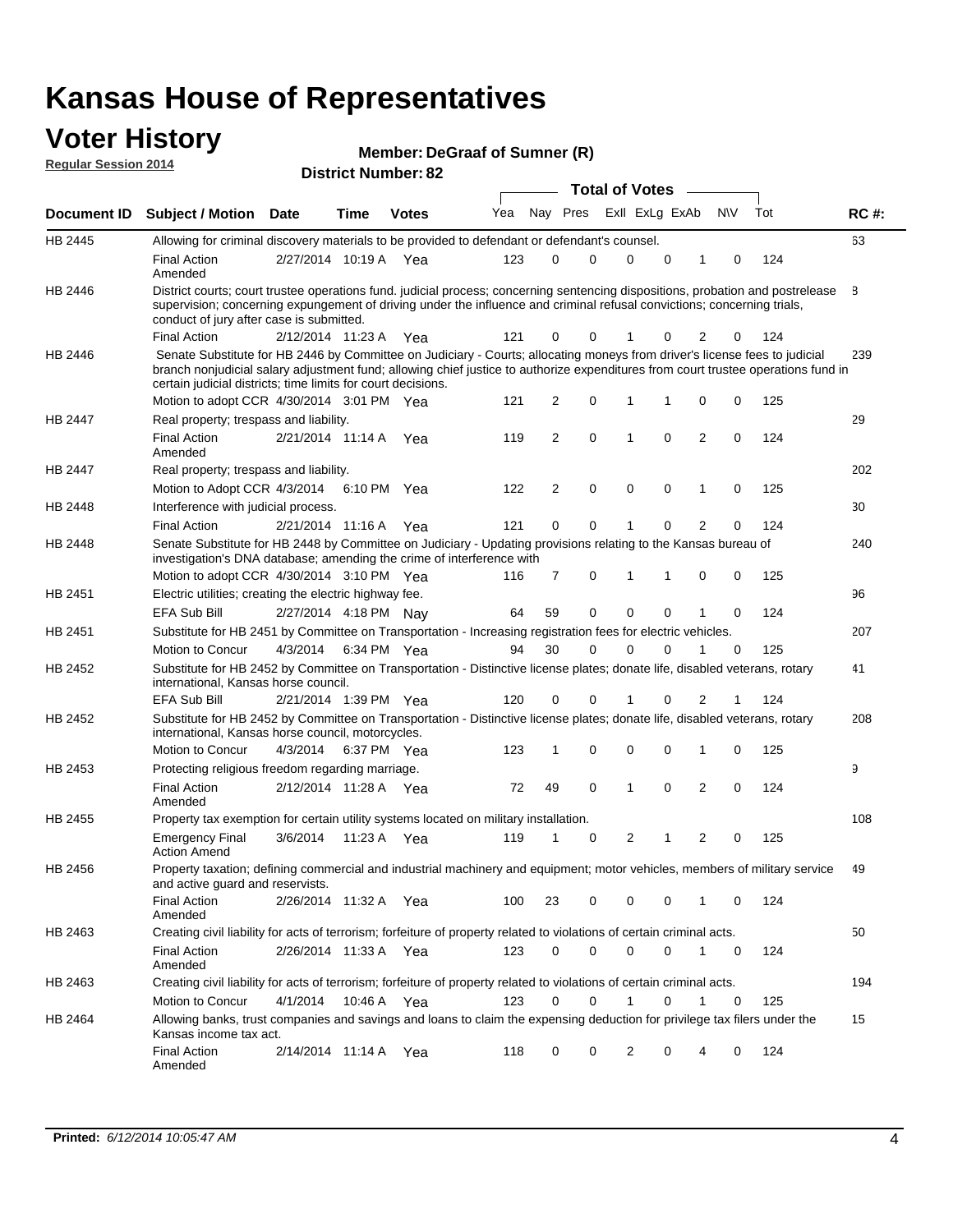### **Voter History**

**Regular Session 2014**

#### **DeGraaf of Sumner (R)**

|                |                                                                                                                                                                             |                       |      |              |     |                |             | <b>Total of Votes</b> |             |                |             |     |             |
|----------------|-----------------------------------------------------------------------------------------------------------------------------------------------------------------------------|-----------------------|------|--------------|-----|----------------|-------------|-----------------------|-------------|----------------|-------------|-----|-------------|
|                | Document ID Subject / Motion Date                                                                                                                                           |                       | Time | <b>Votes</b> | Yea |                | Nay Pres    | Exll ExLg ExAb        |             |                | N\V         | Tot | <b>RC#:</b> |
| HB 2466        | Relating to administrative procedure; judicial review.                                                                                                                      |                       |      |              |     |                |             |                       |             |                |             |     | 37          |
|                | <b>Emergency Final</b><br><b>Action Amend</b>                                                                                                                               | 2/21/2014 1:33 PM Yea |      |              | 118 | 2              | 0           | 1                     | 0           | 2              | 1           | 124 |             |
| HB 2470        | Purchasing authority for certain insurance by the state board of regents for state educational institutions.                                                                |                       |      |              |     |                |             |                       |             |                |             |     | 16          |
|                | <b>Final Action</b>                                                                                                                                                         | 2/17/2014 11:20 A Yea |      |              | 120 | 0              | 0           | 3                     | $\mathbf 0$ | 1              | 0           | 124 |             |
| HB 2475        | Personal financial literacy program as a requirement for high school graduation.                                                                                            |                       |      |              |     |                |             |                       |             |                |             |     | 126         |
|                | <b>Final Action</b><br>Amended                                                                                                                                              | 3/19/2014 11:22 A Yea |      |              | 110 | 12             | 0           | 0                     | 1           | 2              | 0           | 125 |             |
| HB 2478        | Venue for crimes committed with an electronic device.                                                                                                                       |                       |      |              |     |                |             |                       |             |                |             |     | 51          |
|                | <b>Final Action</b>                                                                                                                                                         | 2/26/2014 11:34 A     |      | Yea          | 123 | 0              | 0           | $\Omega$              | $\mathbf 0$ | 1              | 0           | 124 |             |
| HB 2479        | Removing 2015 sunset provision from law requiring ignition interlock device after first test failure or alcohol or drug-related<br>conviction.                              |                       |      |              |     |                |             |                       |             |                |             |     | 115         |
|                | <b>Final Action</b><br>Amended                                                                                                                                              | 3/14/2014 11:14 A     |      | Yea          | 117 | 0              | 0           | 2                     | 1           | 4              | 1           | 125 |             |
| HB 2479        | Removing 2015 sunset provision from law requiring ignition interlock device after first test failure or alcohol or drug-related<br>conviction.                              |                       |      |              |     |                |             |                       |             |                |             |     | 210         |
|                | Motion to Concur                                                                                                                                                            | 4/3/2014              |      | 6:47 PM Yea  | 122 | $\overline{2}$ | 0           | 0                     | $\mathbf 0$ | 1              | 0           | 125 |             |
| HB 2480        | Repealing the review of TeleKansas I.                                                                                                                                       |                       |      |              |     |                |             |                       |             |                |             |     | 64          |
|                | <b>Final Action</b><br>Amended                                                                                                                                              | 2/27/2014 10:20 A     |      | Yea          | 123 | 0              | 0           | $\mathbf 0$           | $\mathbf 0$ | 1              | 0           | 124 |             |
| HB 2480        | Repealing the review of TeleKansas I.                                                                                                                                       |                       |      |              |     |                |             |                       |             |                |             |     | 250         |
|                | Motion to Concur                                                                                                                                                            | 5/1/2014              |      | 1:54 PM Yea  | 123 | 1              | 0           | 0                     | 0           | 0              | 1           | 125 |             |
| HB 2482        | Authority of state corporation commission to intervene in court proceedings.                                                                                                |                       |      |              |     |                |             |                       |             |                |             |     | 65          |
|                | <b>Final Action</b><br>Amended                                                                                                                                              | 2/27/2014 10:21 A     |      | Yea          | 121 | 2              | 0           | 0                     | 0           | 1              | 0           | 124 |             |
| HB 2482        | Senate Substitute for HB 2482 by Committee on Utilities - Creating the energy efficiency investment act.                                                                    |                       |      |              |     |                |             |                       |             |                |             |     | 211         |
|                | Motion to Concur                                                                                                                                                            | 4/3/2014 7:02 PM Nay  |      |              | 99  | 25             | 0           | 0                     | $\mathbf 0$ | 1              | 0           | 125 |             |
| HB 2487        | Construction of electric transmission lines and certificates of public convenience and necessity.                                                                           |                       |      |              |     |                |             |                       |             |                |             |     | 66          |
|                | <b>Final Action</b><br>Amended                                                                                                                                              | 2/27/2014 10:22 A Yea |      |              | 113 | 10             | 0           | 0                     | 0           | 1              | 0           | 124 |             |
| HB 2487        | Relating to the powers and duties of the state corporation commission; construction of electric transmission lines and<br>certificates of public convenience and necessity. |                       |      |              |     |                |             |                       |             |                |             |     | 254         |
|                | Sub motion to concur 5/1/2014                                                                                                                                               |                       |      | 4:36 PM Yea  | 117 | 8              | 0           | 0                     | 0           | 0              | 0           | 125 |             |
| <b>HB 2488</b> | Kansas electric transmission authority and the purpose and composition of the authority.                                                                                    |                       |      |              |     |                |             |                       |             |                |             |     | 10          |
|                | <b>Final Action</b><br>Amended                                                                                                                                              | 2/12/2014 11:30 A     |      | Yea          | 108 | 13             | 0           | 1                     | 0           | 2              | 0           | 124 |             |
| HB 2488        | Kansas electric transmission authority and the purpose and composition of the authority.                                                                                    |                       |      |              |     |                |             |                       |             |                |             |     | 158         |
|                | Motion to Concur                                                                                                                                                            | 3/25/2014 10:43 A     |      | Yea          | 107 | 15             | 0           | 1                     | 0           | 2              | 0           | 125 |             |
| HB 2489        | Legislative review of exceptions to disclosure of public records.                                                                                                           |                       |      |              |     |                |             |                       |             |                |             |     | 67          |
|                | <b>Final Action</b><br>Amended                                                                                                                                              | 2/27/2014 10:23 A Yea |      |              | 122 | $\mathbf 1$    | 0           | 0                     | 0           | 1              | 0           | 124 |             |
| HB 2490        | Criminal procedure; conduct of jury after case is submitted.                                                                                                                |                       |      |              |     |                |             |                       |             |                |             |     | 31          |
|                | <b>Final Action</b><br>Amended                                                                                                                                              | 2/21/2014 11:17 A Yea |      |              | 121 | 0              | 0           | $\mathbf{1}$          | 0           | 2              | $\mathbf 0$ | 124 |             |
| HB 2490        | Capital murder; attempt; murder in the first degree; sentencing.                                                                                                            |                       |      |              |     |                |             |                       |             |                |             |     | 241         |
|                | Motion to adopt CCR 4/30/2014 3:16 PM Yea                                                                                                                                   |                       |      |              | 123 | 0              | 0           | $\mathbf{1}$          | 1           | 0              | 0           | 125 |             |
| HB 2491        | Kansas tort claims act; attorney may appear in small claims action.                                                                                                         |                       |      |              |     |                |             |                       |             |                |             |     | 20          |
|                | <b>Final Action</b><br>Amended                                                                                                                                              | 2/19/2014 11:34 A Yea |      |              | 120 | $\overline{2}$ | 0           | 0                     | 0           | $\overline{2}$ | 0           | 124 |             |
| HB 2491        | Kansas tort claims act; attorney may appear in small claims action.                                                                                                         |                       |      |              |     |                |             |                       |             |                |             |     | 199         |
|                | Motion to Concur                                                                                                                                                            | 4/2/2014              |      | 10:40 A Yea  | 121 | 2              | $\mathbf 0$ | 0                     | 0           | 2              | 0           | 125 |             |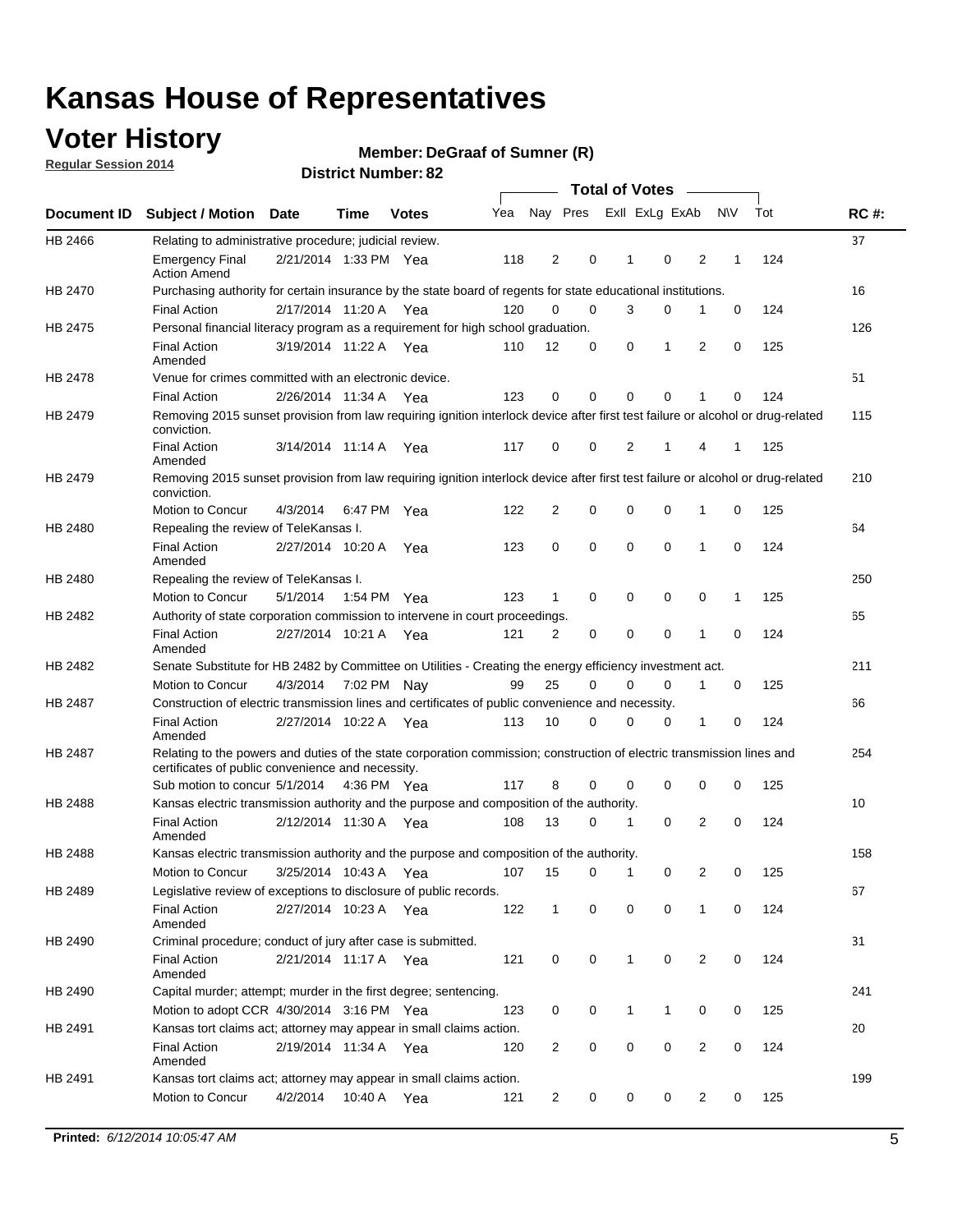### **Voter History**

**Regular Session 2014**

#### **DeGraaf of Sumner (R)**

|                |                                                                                                                                                                                                                                                        |                       |             |              |     |          |          | <b>Total of Votes</b> |              |              |              |     |                |
|----------------|--------------------------------------------------------------------------------------------------------------------------------------------------------------------------------------------------------------------------------------------------------|-----------------------|-------------|--------------|-----|----------|----------|-----------------------|--------------|--------------|--------------|-----|----------------|
|                | Document ID Subject / Motion Date                                                                                                                                                                                                                      |                       | Time        | <b>Votes</b> | Yea | Nay Pres |          | Exll ExLg ExAb        |              |              | <b>NV</b>    | Tot | <b>RC#:</b>    |
| HB 2493        | Relating to surety regulation, appearance bonds and unlawful sexual relations.                                                                                                                                                                         |                       |             |              |     |          |          |                       |              |              |              |     | 23             |
|                | <b>Final Action</b><br>Amended                                                                                                                                                                                                                         | 2/20/2014 11:14 A     |             | Yea          | 113 | 10       | 0        | 0                     | 0            | 0            | 1            | 124 |                |
| HB 2495        | Concerning sentencing dispositions, probation and postrelease supervision.                                                                                                                                                                             |                       |             |              |     |          |          |                       |              |              |              |     | 24             |
|                | <b>Final Action</b><br>Amended                                                                                                                                                                                                                         | 2/20/2014 11:17 A Yea |             |              | 122 | 1        | 0        | 0                     | 0            | 0            | 1            | 124 |                |
| HB 2501        | Human trafficking and related crimes; penalties for buying sexual relations; records and reporting by courts; staff secure facility 25<br>requirements.                                                                                                |                       |             |              |     |          |          |                       |              |              |              |     |                |
|                | <b>Final Action</b><br>Amended                                                                                                                                                                                                                         | 2/20/2014 11:18 A Yea |             |              | 123 | 0        | 0        | 0                     | 0            | $\mathbf 0$  | 1            | 124 |                |
| HB 2502        | Allowing victim notification on status change of person confined.                                                                                                                                                                                      |                       |             |              |     |          |          |                       |              |              |              |     | 26             |
|                | <b>Final Action</b>                                                                                                                                                                                                                                    | 2/20/2014 11:20 A Yea |             |              | 123 | 0        | 0        | 0                     | 0            | $\Omega$     |              | 124 |                |
| HB 2503        | Substitute for HB 2503 by Committee on Federal and State Affairs -- Carrying of concealed handguns by law enforcement<br>officers.                                                                                                                     |                       |             |              |     |          |          |                       |              |              |              |     | 230            |
|                | Final Action Sub Bill 4/5/2014                                                                                                                                                                                                                         |                       | 10:22 A     | Yea          | 119 |          | 0        | 0                     | 0            | 4            |              | 125 |                |
| HB 2504        | Repealing outdated provisions relating to the purchase of certain real estate by the department of corrections.                                                                                                                                        |                       |             |              |     |          |          |                       |              |              |              |     | 18             |
|                | <b>Final Action</b>                                                                                                                                                                                                                                    | 2/19/2014 11:31 A Yea |             |              | 122 | $\Omega$ | 0        | 0                     | $\Omega$     | 2            | 0            | 124 |                |
| <b>HB 2506</b> | Repealing K.S.A. 72-60b03, the effective date of the midwestern higher education compact act.                                                                                                                                                          |                       |             |              |     |          |          |                       |              |              |              |     | 52             |
|                | <b>Final Action</b>                                                                                                                                                                                                                                    | 2/26/2014 11:35 A Yea |             |              | 122 |          | 0        | 0                     | 0            | 1            | 0            | 124 |                |
| HB 2506        | Senate Substitute for HB 2506 by Committee on Ways and Means - Education; appropriations for FY 2014 and FY 2015 for<br>various state agencies; amendments concerning postsecondary education; amendments to provisions relating to school<br>finance. |                       |             |              |     |          |          |                       |              |              |              |     | 238            |
|                | Motion to Adopt CCR 4/6/2014                                                                                                                                                                                                                           |                       | 9:45 PM Yea |              | 63  | 57       | 0        | 0                     | 0            | 4            | 1            | 125 |                |
| HB 2509        | Emergency medical services amendments.                                                                                                                                                                                                                 |                       |             |              |     |          |          |                       |              |              |              |     | 101            |
|                | <b>Emergency Final</b><br><b>Action Amend</b>                                                                                                                                                                                                          | 2/27/2014 4:24 PM Yea |             |              | 123 | 0        | 0        | 0                     | 0            | 1            | 0            | 124 |                |
| HB 2510        | Pharmacists and pharmacies; pharmacy technicians; registration and grounds for denial of registration.                                                                                                                                                 |                       |             |              |     |          |          |                       |              |              |              |     | 84             |
|                | <b>Emergency Final</b><br>Action                                                                                                                                                                                                                       | 2/27/2014 4:01 PM Nay |             |              | 71  | 52       | 0        | 0                     | 0            | 1            | 0            | 124 |                |
| HB 2511        | Liability for property tax on personal property; sale or abandonment of personal property.                                                                                                                                                             |                       |             |              |     |          |          |                       |              |              |              |     | 27             |
|                | <b>Final Action</b>                                                                                                                                                                                                                                    | 2/20/2014 11:21 A     |             | Yea          | 123 | $\Omega$ | $\Omega$ | $\Omega$              | 0            | 1            | 0            | 124 |                |
| HB 2514        | Exemption for Federal Home Loan Bank in certain insolvency proceedings involving insurance companies.                                                                                                                                                  |                       |             |              |     |          |          |                       |              |              |              |     | $\overline{2}$ |
|                | <b>Final Action</b>                                                                                                                                                                                                                                    | 2/10/2014 11:08 A     |             | Yea          | 118 | 0        | 0        | 3                     | 1            | 2            | $\mathbf 0$  | 124 |                |
| <b>HB 2515</b> | Insurance; confidentiality of work papers from analysis of analysis of financial regulation or market regulation of insurance<br>company or affiliates.                                                                                                |                       |             |              |     |          |          |                       |              |              |              |     | 82             |
|                | <b>Emergency Final</b><br>Action                                                                                                                                                                                                                       | 2/27/2014 3:58 PM Yea |             |              | 123 | 0        | 0        | 0                     | 0            | 1            | 0            | 124 |                |
| HB 2515        | Updating statutory references and making corresponding changes due to Executive Reorganization Order No. 41.                                                                                                                                           |                       |             |              |     |          |          |                       |              |              |              |     | 269            |
|                | Motion to Adopt CCR 5/2/2014 3:31 PM Yea                                                                                                                                                                                                               |                       |             |              | 118 | 4        | 0        | 0                     | $\mathbf{1}$ | $\mathbf{1}$ | $\mathbf{1}$ | 125 |                |
| HB 2516        | Amendments relating to health care provider liability insurance and to companies organized to provide such insurance.                                                                                                                                  |                       |             |              |     |          |          |                       |              |              |              |     | 3              |
|                | <b>Final Action</b><br>Amended                                                                                                                                                                                                                         | 2/10/2014 11:10 A     |             | Yea          | 118 | 0        | 0        | 3                     | $\mathbf{1}$ | 2            | 0            | 124 |                |
| HB 2516        | Amendments relating to health care provider liability insurance and to companies organized to provide such insurance.                                                                                                                                  |                       |             |              |     |          |          |                       |              |              |              |     | 191            |
|                | Motion to Concur                                                                                                                                                                                                                                       | 3/31/2014 11:40 A Yea |             |              | 121 | 0        | 0        | 1                     | 0            | 2            | 1            | 125 |                |
| HB 2518        | Relating to ballot language statements.                                                                                                                                                                                                                |                       |             |              |     |          |          |                       |              |              |              |     | 40             |
|                | <b>Emergency Final</b><br><b>Action Amend</b>                                                                                                                                                                                                          | 2/21/2014 1:37 PM Yea |             |              | 116 | 4        | 0        | 1                     | 0            | 2            | 1            | 124 |                |
| HB 2525        | Kansas money transmitter act concerning change of controlling interest and notification.                                                                                                                                                               |                       |             |              |     |          |          |                       |              |              |              |     | 32             |
|                | <b>Final Action</b>                                                                                                                                                                                                                                    | 2/21/2014 11:18 A Yea |             |              | 105 | 16       | 0        | 1                     | 0            | 2            | $\mathbf 0$  | 124 |                |
| HB 2525        | Kansas money transmitter act concerning change of controlling interest and notification.<br>Motion to Concur                                                                                                                                           | 5/1/2014              |             | 1:59 PM Yea  | 112 | 13       | 0        | 0                     | 0            | 0            | 0            | 125 | 252            |
|                |                                                                                                                                                                                                                                                        |                       |             |              |     |          |          |                       |              |              |              |     |                |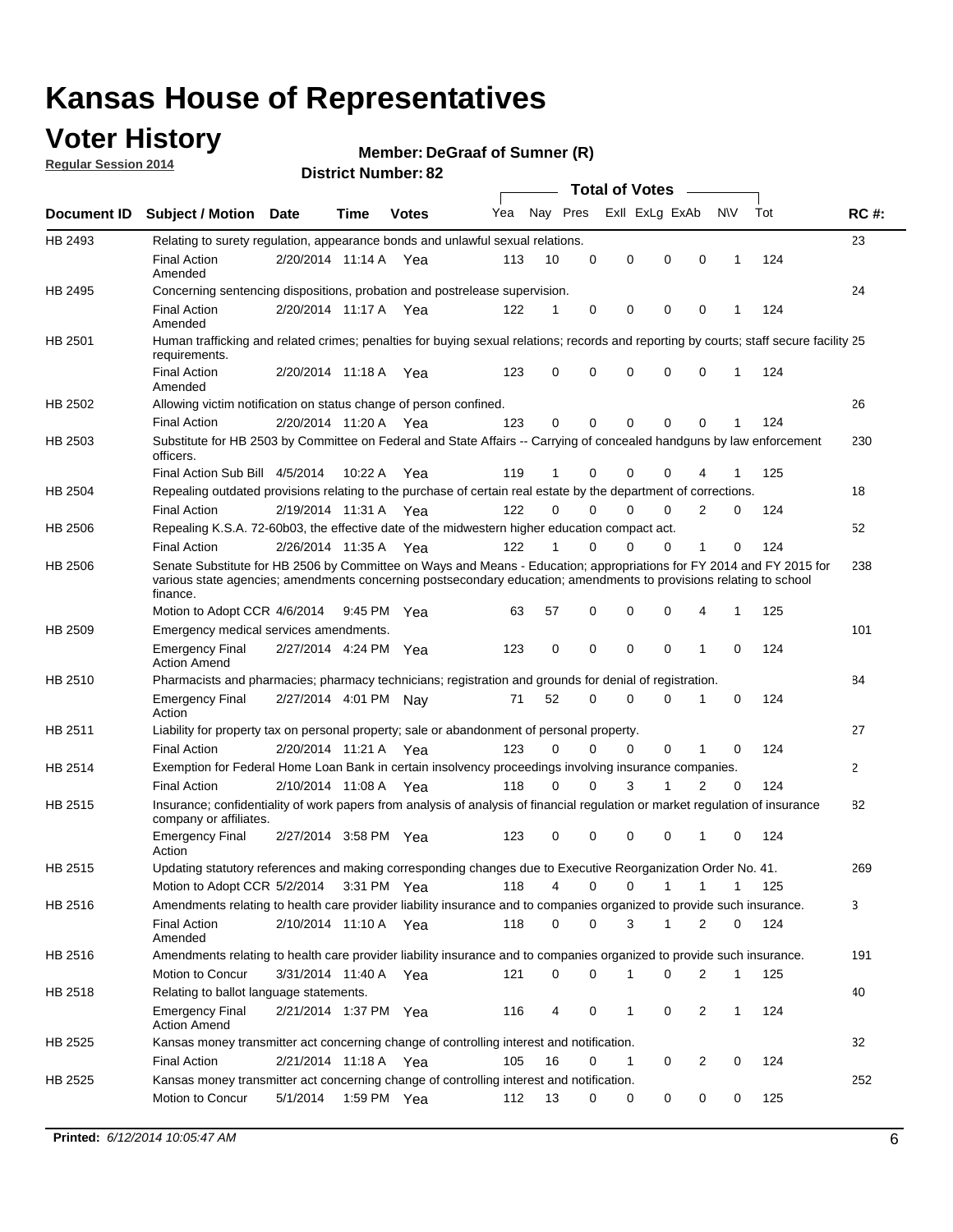#### **Voter History Regular Session 2014**

| Member: DeGraaf of Sumner (R) |  |  |
|-------------------------------|--|--|
|-------------------------------|--|--|

|                |                                                                                                                                                                                                                                                                                                                                           |                       |             | <b>DISTRICT NUMBER: 82</b> |     |    |          | <b>Total of Votes</b> |             |                | $\sim$       |              |     |             |
|----------------|-------------------------------------------------------------------------------------------------------------------------------------------------------------------------------------------------------------------------------------------------------------------------------------------------------------------------------------------|-----------------------|-------------|----------------------------|-----|----|----------|-----------------------|-------------|----------------|--------------|--------------|-----|-------------|
|                |                                                                                                                                                                                                                                                                                                                                           |                       |             |                            |     |    |          |                       |             |                |              |              |     |             |
| Document ID    | <b>Subject / Motion Date</b>                                                                                                                                                                                                                                                                                                              |                       | Time        | <b>Votes</b>               | Yea |    | Nay Pres |                       |             | Exll ExLg ExAb |              | <b>NV</b>    | Tot | <b>RC#:</b> |
| HB 2533        | Changing interest credit amounts, member distributions upon termination or death and retirement annuities under the KPERS 42<br>Act of 2015.                                                                                                                                                                                              |                       |             |                            |     |    |          |                       |             |                |              |              |     |             |
|                | <b>Emergency Final</b><br><b>Action Amend</b>                                                                                                                                                                                                                                                                                             | 2/21/2014 1:40 PM Yea |             |                            | 94  | 26 | 0        |                       | 1           | 0              | 2            | 1            | 124 |             |
| <b>HB 2537</b> | Eliminating font size and type requirement for disclosure statements contained in insurance contracts and explanatory<br>materials printed in any language other than English.                                                                                                                                                            |                       |             |                            |     |    |          |                       |             |                |              |              |     | 81          |
|                | <b>Emergency Final</b><br>Action                                                                                                                                                                                                                                                                                                          | 2/27/2014 3:56 PM Yea |             |                            | 119 | 4  | 0        |                       | $\mathbf 0$ | 0              | 1            | 0            | 124 |             |
| HB 2537        | Insurance; eliminating font and type requirements for certain non-English insurance documents; confidentiality of certain<br>documents; continuation of health insurance for spouse and children of certain emergency personnel and employees of the<br>department of corrections; purchase of certain insurance by the state fair board. |                       |             |                            |     |    |          |                       |             |                |              |              |     | 249         |
|                | Motion to adopt CCR 4/30/2014 3:58 PM Yea                                                                                                                                                                                                                                                                                                 |                       |             |                            | 122 | 0  | 0        |                       | 1           | $\mathbf 1$    | 0            | 1.           | 125 |             |
| HB 2538        | Giving landowner right of first refusal for antlers of deer illegally shot on landowner's property.                                                                                                                                                                                                                                       |                       |             |                            |     |    |          |                       |             |                |              |              |     | 102         |
|                | <b>Emergency Final</b><br><b>Action Amend</b>                                                                                                                                                                                                                                                                                             | 2/27/2014 4:26 PM Yea |             |                            | 106 | 17 | 0        |                       | 0           | 0              | 1            | 0            | 124 |             |
| HB 2541        | Substitute for HB2541 by Committee on Local Government—plastic bottles and containers; labeling; solid waste landfill<br>restrictions.                                                                                                                                                                                                    |                       |             |                            |     |    |          |                       |             |                |              |              |     | 121         |
|                | Final Action Sub Bill 3/17/2014 11:21 A Yea                                                                                                                                                                                                                                                                                               |                       |             |                            | 102 | 21 | 0        |                       | $\mathbf 0$ | 0              | 2            | 0            | 125 |             |
| HB 2542        | Property tax exemption for amateur-built aircraft.                                                                                                                                                                                                                                                                                        |                       |             |                            |     |    |          |                       |             |                |              |              |     | 112         |
|                | <b>Final Action</b><br>Amended                                                                                                                                                                                                                                                                                                            | 3/13/2014 11:22 A Yea |             |                            | 116 | 4  | 0        |                       | 1           | 1              | 2            | 1            | 125 |             |
| HB 2544        | Authorizing postsecondary educational institutions to enter into the state authorization reciprocity agreement to provide<br>distance education.                                                                                                                                                                                          |                       |             |                            |     |    |          |                       |             |                |              |              |     | 17          |
|                | <b>Final Action</b>                                                                                                                                                                                                                                                                                                                       | 2/17/2014 11:21 A Yea |             |                            | 120 | 0  | 0        |                       | 3           | 0              | 1            | 0            | 124 |             |
| HB 2545        | Extending sunset date on certain agriculture fees from July 1, 2015, to July 1, 2019.                                                                                                                                                                                                                                                     |                       |             |                            |     |    |          |                       |             |                |              |              |     | 68          |
|                | <b>Final Action</b><br>Amended                                                                                                                                                                                                                                                                                                            | 2/27/2014 10:25 A Yea |             |                            | 99  | 24 | 0        |                       | 0           | 0              | 1            | $\Omega$     | 124 |             |
| <b>HB 2547</b> | Changing the map copy requirement in mining permit application.                                                                                                                                                                                                                                                                           |                       |             |                            |     |    |          |                       |             |                |              |              |     | 53          |
|                | <b>Final Action</b>                                                                                                                                                                                                                                                                                                                       | 2/26/2014 11:36 A     |             | Yea                        | 123 | 0  | 0        |                       | 0           | 0              | $\mathbf{1}$ | 0            | 124 |             |
| HB 2548        | Creating the water program management fund and transferring the air quality fee fund.                                                                                                                                                                                                                                                     |                       |             |                            |     |    |          |                       |             |                |              |              |     | 46          |
|                | <b>Emergency Final</b><br>Action                                                                                                                                                                                                                                                                                                          | 2/21/2014 1:46 PM Yea |             |                            | 119 | 1  | 0        |                       | 1           | 0              | 2            | $\mathbf{1}$ | 124 |             |
| HB 2549        | Allowing burial of hazardous waste on-site.                                                                                                                                                                                                                                                                                               |                       |             |                            |     |    |          |                       |             |                |              |              |     | 54          |
|                | <b>Final Action</b>                                                                                                                                                                                                                                                                                                                       | 2/26/2014 11:38 A     |             | Yea                        | 123 | 0  | 0        |                       | 0           | 0              | 1            | 0            | 124 |             |
| HB 2550        | Repeal of the atmospheric mercury deposition monitoring network.                                                                                                                                                                                                                                                                          |                       |             |                            |     |    |          |                       |             |                |              |              |     | 33          |
|                | <b>Final Action</b>                                                                                                                                                                                                                                                                                                                       | 2/21/2014 11:20 A Yea |             |                            | 92  | 29 | 0        |                       | 1           | 0              | 2            | 0            | 124 |             |
| HB 2551        | Repealing regulation of PCB disposal facilities.                                                                                                                                                                                                                                                                                          |                       |             |                            |     |    |          |                       |             |                |              |              |     | 47          |
|                | <b>Emergency Final</b><br><b>Action Amend</b>                                                                                                                                                                                                                                                                                             | 2/21/2014 1:47 PM Yea |             |                            | 100 | 20 | 0        |                       | 1           | 0              | 2            | 1            | 124 |             |
| HB 2551        | Repealing the regulation of PCB disposal facilities; making changes to the atmospheric mercury deposition monitoring network 271<br>and the disposal of plastic bottles, containers and solid waste.                                                                                                                                      |                       |             |                            |     |    |          |                       |             |                |              |              |     |             |
|                | Motion to Adopt CCR 5/2/2014 3:45 PM Yea                                                                                                                                                                                                                                                                                                  |                       |             |                            | 105 | 17 | 0        |                       | 0           | 1              | 1            | 1            | 125 |             |
| HB 2552        | Managed care organizations, prompt payment.                                                                                                                                                                                                                                                                                               |                       |             |                            |     |    |          |                       |             |                |              |              |     | 69          |
|                | <b>Final Action</b><br>Amended                                                                                                                                                                                                                                                                                                            | 2/27/2014 10:26 A Yea |             |                            | 123 | 0  | 0        |                       | 0           | 0              | 1            | 0            | 124 |             |
| HB 2552        | Kansas medical assistance program; managed care organizations; consent for expansion of certain medicaid services.                                                                                                                                                                                                                        |                       |             |                            |     |    |          |                       |             |                |              |              |     | 225         |
|                | Motion to Concur                                                                                                                                                                                                                                                                                                                          | 4/4/2014              | 6:13 PM Yea |                            | 68  | 54 | 0        |                       | $\Omega$    |                | 2            | 0            | 125 |             |
| HB 2553        | Health care compact.                                                                                                                                                                                                                                                                                                                      |                       |             |                            |     |    |          |                       |             |                |              |              |     | 141         |
|                | <b>Final Action</b>                                                                                                                                                                                                                                                                                                                       | 3/24/2014 10:15 A Yea |             |                            | 74  | 48 | 0        |                       | 0           | 0              | 3            | 0            | 125 |             |
| HB 2555        | Release of information in support of arrest warrants and search warrants.                                                                                                                                                                                                                                                                 |                       |             |                            |     |    |          |                       |             |                |              |              |     | 86          |
|                | <b>Emergency Final</b><br><b>Action Amend</b>                                                                                                                                                                                                                                                                                             | 2/27/2014 4:04 PM Yea |             |                            | 113 | 10 | 0        |                       | 0           | 0              | $\mathbf{1}$ | 0            | 124 |             |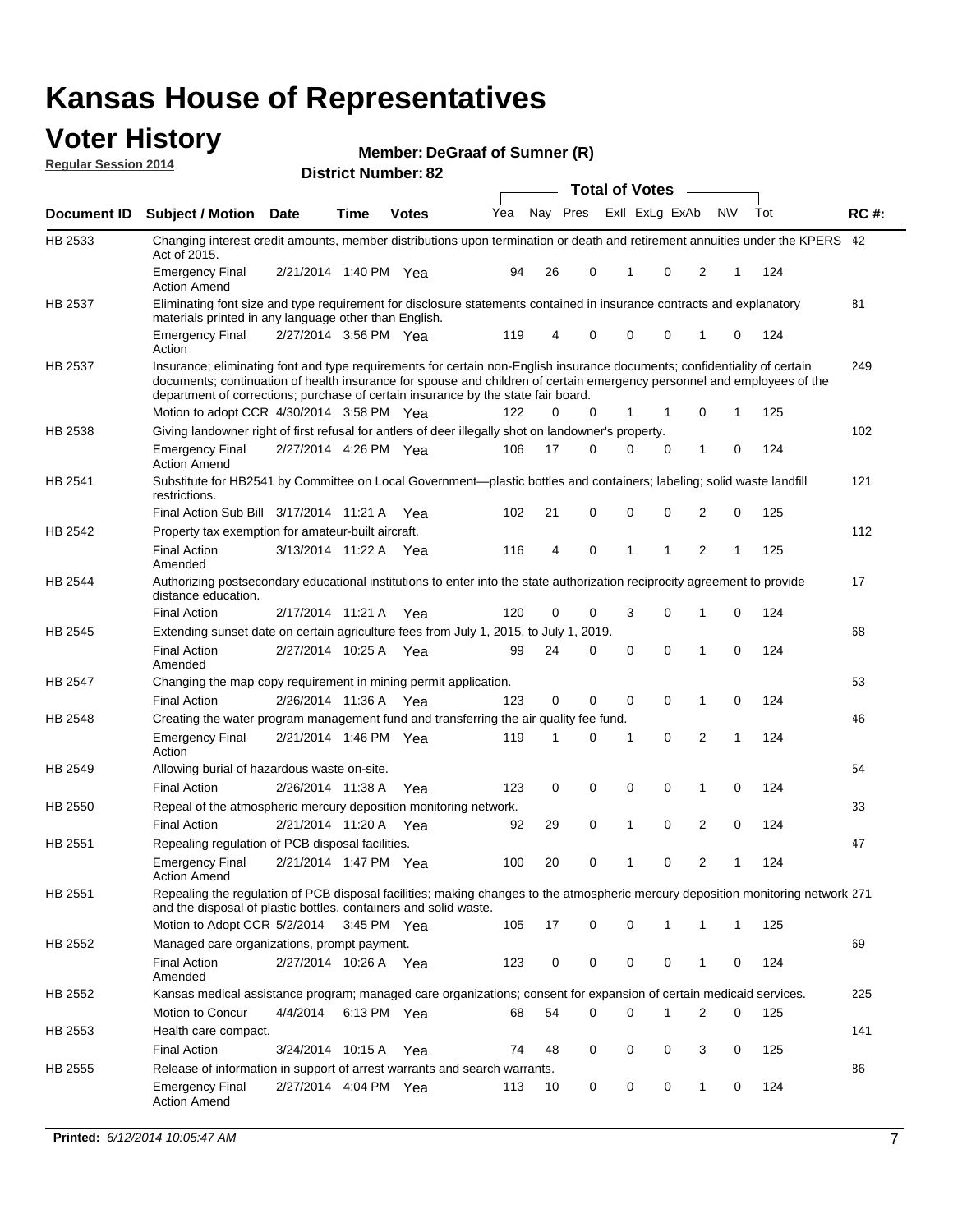### **Voter History**

**Regular Session 2014**

#### **DeGraaf of Sumner (R)**

|                |                                                                                                                                                                                                                                                                                                                                                           |                       |         |              |     |          |          | <b>Total of Votes</b> |          |   |             |     |             |
|----------------|-----------------------------------------------------------------------------------------------------------------------------------------------------------------------------------------------------------------------------------------------------------------------------------------------------------------------------------------------------------|-----------------------|---------|--------------|-----|----------|----------|-----------------------|----------|---|-------------|-----|-------------|
|                | Document ID Subject / Motion                                                                                                                                                                                                                                                                                                                              | Date                  | Time    | <b>Votes</b> | Yea |          | Nay Pres | Exll ExLg ExAb        |          |   | <b>NV</b>   | Tot | <b>RC#:</b> |
| HB 2557        | Changing penalties for certain taxpayers who file incorrect returns under Kansas income tax act.                                                                                                                                                                                                                                                          |                       |         |              |     |          |          |                       |          |   |             |     | 21          |
|                | <b>Final Action</b><br>Amended                                                                                                                                                                                                                                                                                                                            | 2/19/2014 11:35 A     |         | Yea          | 122 | 0        | 0        | 0                     | 0        | 2 | 0           | 124 |             |
| HB 2561        | Licensure of pharmacists and registration of pharmacy interns by board of pharmacy.                                                                                                                                                                                                                                                                       |                       |         |              |     |          |          |                       |          |   |             |     | 55          |
|                | <b>Final Action</b>                                                                                                                                                                                                                                                                                                                                       | 2/26/2014 11:39 A     |         | Nav          | 105 | 18       | 0        | 0                     | 0        | 1 | 0           | 124 |             |
| HB 2564        | Requiring 60-day wait before re-employment for retirement benefit eligibility.                                                                                                                                                                                                                                                                            |                       |         |              |     |          |          |                       |          |   |             |     | 43          |
|                | <b>Emergency Final</b><br>Action                                                                                                                                                                                                                                                                                                                          | 2/21/2014 1:41 PM Yea |         |              | 120 | 0        | 0        | 1                     | 0        | 2 | 1           | 124 |             |
| HB 2566        | Requiring court fee for forensic audio and video examination services.                                                                                                                                                                                                                                                                                    |                       |         |              |     |          |          |                       |          |   |             |     | 93          |
|                | <b>Emergency Final</b><br>Action                                                                                                                                                                                                                                                                                                                          | 2/27/2014 4:12 PM Yea |         |              | 123 | 0        | 0        | 0                     | 0        | 1 | $\mathbf 0$ | 124 |             |
| HB 2568        | Domestic relations; Kansas family law code; child support guidelines.                                                                                                                                                                                                                                                                                     |                       |         |              |     |          |          |                       |          |   |             |     | 70          |
|                | <b>Final Action</b><br>Amended                                                                                                                                                                                                                                                                                                                            | 2/27/2014 10:27 A     |         | Yea          | 123 | 0        | 0        | 0                     | 0        | 1 | 0           | 124 |             |
| HB 2568        | Domestic relations; Kansas family law code; child support guidelines.                                                                                                                                                                                                                                                                                     |                       |         |              |     |          |          |                       |          |   |             |     | 268         |
|                | Motion to adopt CCR 5/2/2014 3:28 PM Yea                                                                                                                                                                                                                                                                                                                  |                       |         |              | 123 | 0        | 0        | 0                     | 1        | 1 | $\mathbf 0$ | 125 |             |
| HB 2576        | Employment security law; creation of "new employer rate."                                                                                                                                                                                                                                                                                                 |                       |         |              |     |          |          |                       |          |   |             |     | 71          |
|                | <b>Final Action</b><br>Amended                                                                                                                                                                                                                                                                                                                            | 2/27/2014 10:28 A     |         | Yea          | 123 | 0        | 0        | 0                     | 0        | 1 | $\mathbf 0$ | 124 |             |
| HB 2576        | Employment security law; creation of "new employer rate."                                                                                                                                                                                                                                                                                                 |                       |         |              |     |          |          |                       |          |   |             |     | 159         |
|                | Motion to Concur                                                                                                                                                                                                                                                                                                                                          | 3/25/2014 10:47 A     |         | Yea          | 122 | 0        | 0        | 1                     | 0        | 2 | 0           | 125 |             |
| <b>HB 2577</b> | Allowing parents to remain anonymous when surrendering an infant under the newborn protection act.                                                                                                                                                                                                                                                        |                       |         |              |     |          |          |                       |          |   |             |     | 56          |
|                | <b>Final Action</b><br>Amended                                                                                                                                                                                                                                                                                                                            | 2/26/2014 11:41 A Yea |         |              | 123 | $\Omega$ | 0        | 0                     | 0        | 1 | 0           | 124 |             |
| HB 2577        | Allowing parents to remain anonymous when surrendering an infant under the newborn protection act.                                                                                                                                                                                                                                                        |                       |         |              |     |          |          |                       |          |   |             |     | 220         |
|                | Motion to Concur                                                                                                                                                                                                                                                                                                                                          | 4/4/2014              | 11:45 A | Yea          | 121 | 0        | 0        |                       | 1        | 1 | 1           | 125 |             |
| HB 2578        | Certification by chief law enforcement officer for transfer of a firearm when required by federal law.                                                                                                                                                                                                                                                    |                       |         |              |     |          |          |                       |          |   |             |     | 122         |
|                | <b>Final Action</b><br>Amended                                                                                                                                                                                                                                                                                                                            | 3/17/2014 11:22 A     |         | Yea          | 123 | $\Omega$ | 0        | 0                     | 0        | 2 | 0           | 125 |             |
| HB 2578        | Regulating the possession of weapons.                                                                                                                                                                                                                                                                                                                     |                       |         |              |     |          |          |                       |          |   |             |     | 235         |
|                | Motion to Adopt CCR 4/5/2014 4:40 PM Yea                                                                                                                                                                                                                                                                                                                  |                       |         |              | 102 | 19       | 0        | 0                     | $\Omega$ | 4 | 0           | 125 |             |
| HB 2580        | Specifying the duties of the state fire marshal relating to regional emergency response teams for hazardous materials and<br>search and rescue incidents.                                                                                                                                                                                                 |                       |         |              |     |          |          |                       |          |   |             |     | 72          |
|                | <b>Final Action</b><br>Amended                                                                                                                                                                                                                                                                                                                            | 2/27/2014 10:29 A     |         | Yea          | 113 | 10       | 0        | 0                     | 0        | 1 | 0           | 124 |             |
| HB 2580        | Kansas Real Estate Appraisal Board; licensee fingerprinting and criminal background checks.                                                                                                                                                                                                                                                               |                       |         |              |     |          |          |                       |          |   |             |     | 272         |
|                | Motion to adopt CCR 5/2/2014                                                                                                                                                                                                                                                                                                                              |                       |         | 3:49 PM Yea  | 115 | 7        | 0        | 0                     | 1        | 1 | 1           | 125 |             |
| HB 2582        | Creating an exemption from food establishment licensing for churches.                                                                                                                                                                                                                                                                                     |                       |         |              |     |          |          |                       |          |   |             |     | 57          |
|                | <b>Final Action</b>                                                                                                                                                                                                                                                                                                                                       | 2/26/2014 11:42 A Yea |         |              | 123 | 0        | 0        | 0                     | 0        | 1 | 0           | 124 |             |
| HB 2588        | Child in need of care; juvenile offenders; permanent custodians.                                                                                                                                                                                                                                                                                          |                       |         |              |     |          |          |                       |          |   |             |     | 94          |
|                | <b>Emergency Final</b><br><b>Action Amend</b>                                                                                                                                                                                                                                                                                                             | 2/27/2014 4:14 PM Yea |         |              | 123 | 0        | 0        | 0                     | 0        | 1 | 0           | 124 |             |
| HB 2588        | Senate Substitute for HB 2588 by Committee on Judiciary - Concerning children and minors; relating to children in need of<br>care; placement in juvenile detention facilities; permanent custodians; relating to juvenile offenders; alternative adjudication;<br>youth residential centers and services; risk assessment; sentencing; good time credits. |                       |         |              |     |          |          |                       |          |   |             |     | 244         |
|                | Motion to adopt CCR 4/30/2014 3:36 PM Yea                                                                                                                                                                                                                                                                                                                 |                       |         |              | 123 | 0        | 0        | 1                     | 1        | 0 | 0           | 125 |             |
| HB 2591        | Requiring certain audit reports to be filed electronically and to be filed only with the department of administration.                                                                                                                                                                                                                                    |                       |         |              |     |          |          |                       |          |   |             |     | 58          |
|                | <b>Final Action</b>                                                                                                                                                                                                                                                                                                                                       | 2/26/2014 11:43 A Yea |         |              | 123 | 0        | 0        | 0                     | 0        | 1 | 0           | 124 |             |
| HB 2595        | State fossils; the tylosaurus and the pteranodon.                                                                                                                                                                                                                                                                                                         |                       |         |              |     |          |          |                       |          |   |             |     | 73          |
|                | <b>Final Action</b><br>Amended                                                                                                                                                                                                                                                                                                                            | 2/27/2014 10:31 A Nay |         |              | 96  | 27       | 0        | 0                     | 0        | 1 | 0           | 124 |             |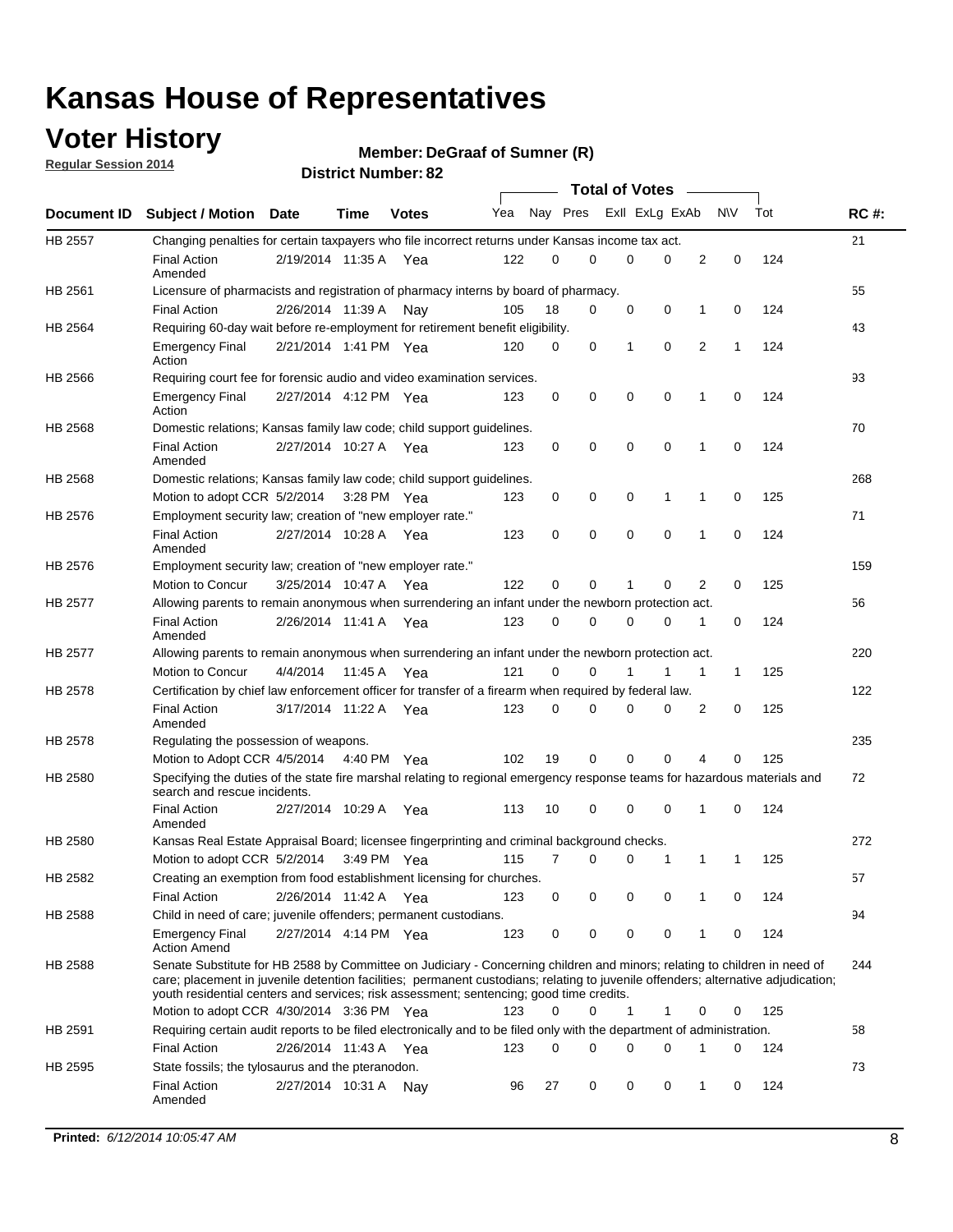### **Voter History**

**Regular Session 2014**

**DeGraaf of Sumner (R)**

|             |                                                                                                                                                                                                                                       |                       |             |              |     |                | <b>Total of Votes</b>   |             |             |              |           |     |             |
|-------------|---------------------------------------------------------------------------------------------------------------------------------------------------------------------------------------------------------------------------------------|-----------------------|-------------|--------------|-----|----------------|-------------------------|-------------|-------------|--------------|-----------|-----|-------------|
| Document ID | <b>Subject / Motion Date</b>                                                                                                                                                                                                          |                       | <b>Time</b> | <b>Votes</b> | Yea |                | Nay Pres Exll ExLg ExAb |             |             |              | <b>NV</b> | Tot | <b>RC#:</b> |
| HB 2596     | Computation of retirement benefits when a state officer or employee is placed on furlough or has reduction in compensation.<br><b>Final Action</b>                                                                                    | 2/27/2014 10:33 A     |             | Yea          | 123 | 0              | 0                       | $\mathbf 0$ | $\Omega$    |              | 0         | 124 | 74          |
| HB 2596     | Computation of retirement benefits when a state officer or employee is placed on furlough or has reduction in<br>compensation.                                                                                                        |                       |             |              |     |                |                         |             |             |              |           |     | 246         |
|             | Motion to adopt CCR 4/30/2014 3:45 PM Yea                                                                                                                                                                                             |                       |             |              | 123 | 0              | 0                       | 1           | 1           | 0            | 0         | 125 |             |
| HB 2597     | Municipal recycling services                                                                                                                                                                                                          |                       |             |              |     |                |                         |             |             |              |           |     | 97          |
|             | <b>Emergency Final</b><br><b>Action Amend</b>                                                                                                                                                                                         | 2/27/2014 4:20 PM Nay |             |              | 105 | 18             | 0                       | $\mathbf 0$ | 0           | $\mathbf{1}$ | 0         | 124 |             |
| HB 2599     | Authorizing the secretary of state to grant an easement to the unified government of Wyandotte county.                                                                                                                                |                       |             |              |     |                |                         |             |             |              |           |     | 22          |
|             | <b>Final Action</b>                                                                                                                                                                                                                   | 2/19/2014 11:37 A     |             | Yea          | 120 | $\overline{2}$ | 0                       | 0           | $\mathbf 0$ | 2            | 0         | 124 |             |
| HB 2599     | Authorizing the secretary of state to grant an easement to the unified government of Wyandotte county.                                                                                                                                |                       |             |              |     |                |                         |             |             |              |           |     | 118         |
|             | Motion to Concur                                                                                                                                                                                                                      | 3/14/2014 11:25 A     |             | Yea          | 118 | 0              | 0                       | 2           | 1           | 4            | 0         | 125 |             |
| HB 2602     | Increasing the percentage of unclassified employees allowed to be employed by KPERS from 25% to 50%.                                                                                                                                  |                       |             |              |     |                |                         |             |             |              |           |     | 44          |
|             | <b>Emergency Final</b><br>Action                                                                                                                                                                                                      | 2/21/2014 1:43 PM Yea |             |              | 107 | 13             | 0                       | 1           | 0           | 2            | 1         | 124 |             |
| HB 2602     | Increasing the percentage of unclassified employees allowed to be employed by KPERS from 25% to 50%.                                                                                                                                  |                       |             |              |     |                |                         |             |             |              |           |     | 195         |
|             | Motion to Concur                                                                                                                                                                                                                      | 4/1/2014              | 10:57 A     | Yea          | 108 | 15             | 0                       | 1           | $\mathbf 0$ | 1            | 0         | 125 |             |
| HB 2609     | Practice of pharmacy; filling and refilling of prescriptions.                                                                                                                                                                         |                       |             |              |     |                |                         |             |             |              |           |     | 105         |
|             | <b>Emergency Final</b><br><b>Action Amend</b>                                                                                                                                                                                         | 2/27/2014 4:29 PM Yea |             |              | 123 | $\mathbf 0$    | $\mathbf 0$             | $\mathbf 0$ | $\mathbf 0$ | 1            | $\Omega$  | 124 |             |
| HB 2611     | Conduct of dental offices.                                                                                                                                                                                                            |                       |             |              |     |                |                         |             |             |              |           |     | 83          |
|             | <b>Emergency Final</b><br>Action                                                                                                                                                                                                      | 2/27/2014 3:59 PM Yea |             |              | 123 | 0              | 0                       | $\mathbf 0$ | $\mathbf 0$ | 1            | 0         | 124 |             |
| HB 2612     | Relating to district judge and district magistrate judge vacancies.                                                                                                                                                                   |                       |             |              |     |                |                         |             |             |              |           |     | 75          |
|             | <b>Final Action</b><br>Amended                                                                                                                                                                                                        | 2/27/2014 10:34 A     |             | Yea          | 106 | 17             | 0                       | $\mathbf 0$ | $\mathbf 0$ | 1            | 0         | 124 |             |
| HB 2613     | Relating to the issuance of stillbirth and unborn child's death certificates.                                                                                                                                                         |                       |             |              |     |                |                         |             |             |              |           |     | 103         |
|             | <b>Emergency Final</b><br><b>Action Amend</b>                                                                                                                                                                                         | 2/27/2014 4:27 PM Yea |             |              | 122 | $\mathbf 1$    | 0                       | $\mathbf 0$ | 0           | 1            | 0         | 124 |             |
| HB 2615     | Substitute for HB 2615 by Committee on Commerce, Labor and Economic Development - Workers compensation assigned<br>risk pool.                                                                                                         |                       |             |              |     |                |                         |             |             |              |           |     | 185         |
|             | EFA Sub Bill<br>Amended                                                                                                                                                                                                               | 3/26/2014 3:42 PM Yea |             |              | 98  | 25             | 0                       | 1           | 0           | 1            | 0         | 125 |             |
| HB 2616     | Secretary of labor; explore agreement to allow state of Kansas to enforce OSHA standards.                                                                                                                                             |                       |             |              |     |                |                         |             |             |              |           |     | 92          |
|             | <b>Emergency Final</b><br>Action                                                                                                                                                                                                      | 2/27/2014 4:11 PM Yea |             |              | 93  | 30             | $\Omega$                | $\mathbf 0$ | 0           | 1            | 0         | 124 |             |
| HB 2616     | Senate Substitute for HB 2616 by Committee on Commerce - Secretary of labor directed to study state enforcement of OSHA 261<br>standards.                                                                                             |                       |             |              |     |                |                         |             |             |              |           |     |             |
|             | Motion to Concur                                                                                                                                                                                                                      | 5/2/2014 11:47 A      |             | Yea          | 94  | 30             | 0                       | $\mathbf 0$ | 1           | 0            | 0         | 125 |             |
| HB 2633     | Substitute for HB 2633 by Committee on Corrections and Juvenile Justice - Juvenile offenders; youth residential centers and<br>services; risk assessment; raising the age for prosecution as an adult; sentencing; good time credits. |                       |             |              |     |                |                         |             |             |              |           |     | - 106       |
|             | EFA Sub Bill<br>Amended                                                                                                                                                                                                               | 2/27/2014 4:31 PM Yea |             |              | 122 | 1              | 0                       | 0           | 0           | 1            | 0         | 124 |             |
| HB 2636     | Secretary of health and environment and air quality standards.                                                                                                                                                                        |                       |             |              |     |                |                         |             |             |              |           |     | 45          |
|             | <b>Emergency Final</b><br><b>Action Amend</b>                                                                                                                                                                                         | 2/21/2014 1:44 PM Yea |             |              | 89  | 31             | 0                       | 1           | 0           | 2            |           | 124 |             |
| HB 2636     | Secretary of health and environment and air quality standards.                                                                                                                                                                        |                       |             |              |     |                |                         |             |             |              |           |     | 212         |
|             | Sub motion to concur 4/3/2014                                                                                                                                                                                                         |                       | 7:20 PM Yea |              | 121 | 3              | 0                       | 0           | 0           | 1            | 0         | 125 |             |
| HB 2642     | Income tax deduction for net gain on the sale of certain horses, cattle or livestock; income tax credit for expenditures to make 131<br>dwelling or facility accessible for persons with a disability.                                |                       |             |              |     |                |                         |             |             |              |           |     |             |
|             | <b>Final Action</b><br>Amended                                                                                                                                                                                                        | 3/20/2014 11:17 A Yea |             |              | 123 | 0              | 0                       | 0           | 1           | 1            | 0         | 125 |             |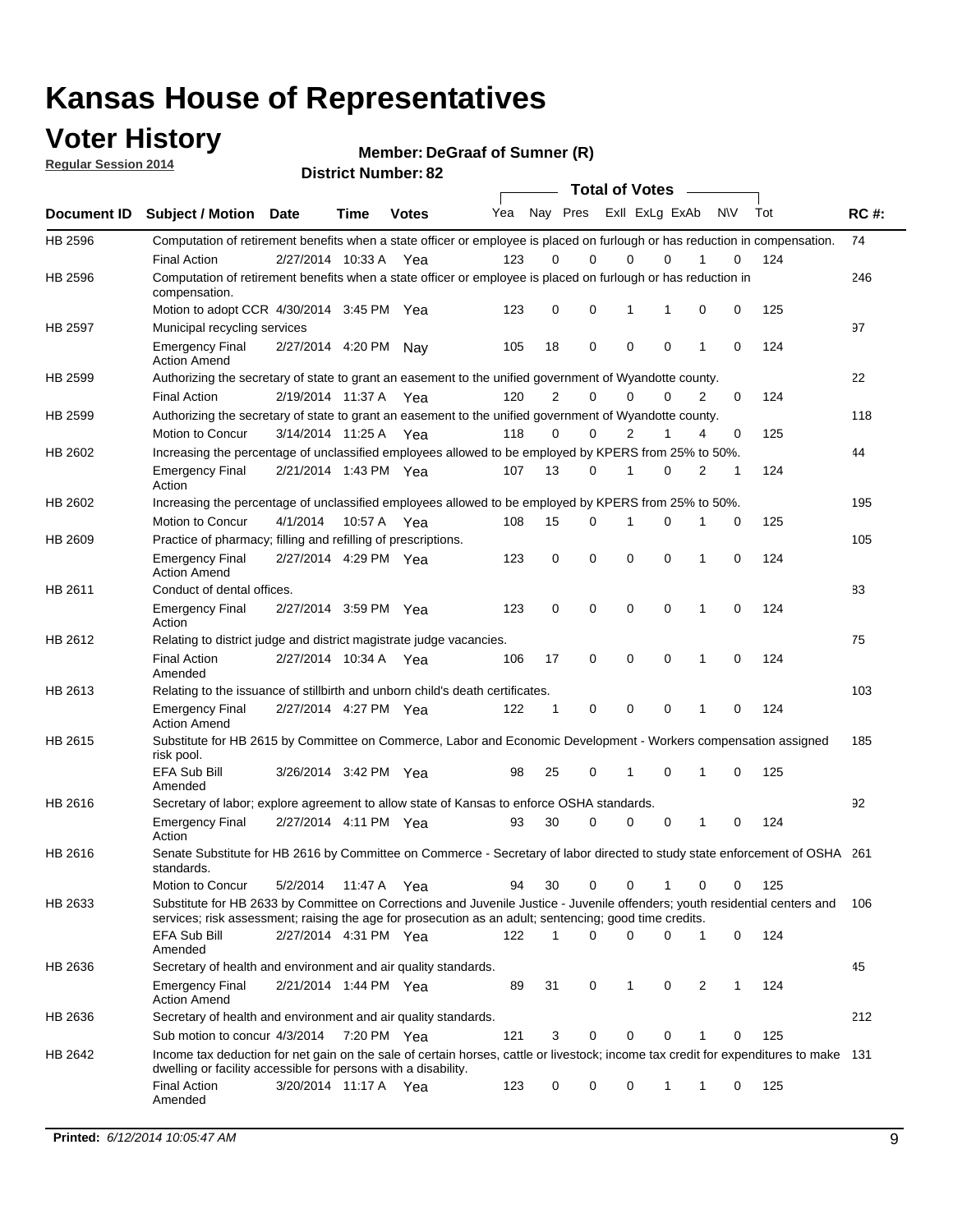### **Voter History**

| <b>Regular Session 2014</b> | ,, , ,, , , ,                                                                                                                                                                                                                                                                                                                                                                                                                 |                       |             | Member: DeGraaf of Sumner (R) |     |          |              |                       |             |   |           |     |             |
|-----------------------------|-------------------------------------------------------------------------------------------------------------------------------------------------------------------------------------------------------------------------------------------------------------------------------------------------------------------------------------------------------------------------------------------------------------------------------|-----------------------|-------------|-------------------------------|-----|----------|--------------|-----------------------|-------------|---|-----------|-----|-------------|
|                             |                                                                                                                                                                                                                                                                                                                                                                                                                               |                       |             | <b>District Number: 82</b>    |     |          |              |                       |             |   |           |     |             |
|                             |                                                                                                                                                                                                                                                                                                                                                                                                                               |                       |             |                               |     |          |              | <b>Total of Votes</b> |             |   |           |     |             |
| Document ID                 | <b>Subject / Motion Date</b>                                                                                                                                                                                                                                                                                                                                                                                                  |                       | Time        | <b>Votes</b>                  | Yea |          | Nay Pres     | Exll ExLg ExAb        |             |   | <b>NV</b> | Tot | <b>RC#:</b> |
| HB 2643                     | Property tax; classification of commercial and industrial machinery and equipment as personal property; reclassification of<br>property upon termination of IRB tax exemption; use of independent appraisers to appraiser certain                                                                                                                                                                                             |                       |             |                               |     |          |              |                       |             |   |           |     | 164         |
|                             | <b>Final Action</b><br>Amended                                                                                                                                                                                                                                                                                                                                                                                                | 3/26/2014 10:56 A Yea |             |                               | 123 |          | <sup>0</sup> |                       | 0           |   | 0         | 125 |             |
| HB 2643                     | Property tax; classification of commercial and industrial machinery and equipment as personal property; reclassification of<br>property upon termination of IRB tax exemption; use of independent appraisers to appraiser certain complex property; motor<br>vehicles, members of military; mortgage registration tax phase out and replacement with fees; county clerk technology fund;<br>county treasurer technology fund. |                       |             |                               |     |          |              |                       |             |   |           |     | 274         |
|                             | Motion to Concur                                                                                                                                                                                                                                                                                                                                                                                                              | 5/2/2014              | 5:12 PM Nay |                               |     | 16 108   | 0            | 0                     | 0           |   | 0         | 125 |             |
| <b>HB 2643</b>              | Property tax; classification of commercial and industrial machinery and equipment as personal property; reclassification of<br>property upon termination of IRB tax exemption; use of independent appraisers to appraiser certain complex property; motor<br>vehicles, members of military; mortgage registration tax phase out and replacement with fees; county clerk technology fund;<br>county treasurer technology fund. |                       |             |                               |     |          |              |                       |             |   |           |     | 286         |
|                             | Motion to adopt CCR 5/3/2014                                                                                                                                                                                                                                                                                                                                                                                                  |                       | 1:53 AM Yea |                               | 70  | 53       | 0            | 0                     | 0           |   |           | 125 |             |
| <b>HB 2648</b>              | Property tax exemption for levees.                                                                                                                                                                                                                                                                                                                                                                                            |                       |             |                               |     |          |              |                       |             |   |           |     | 100         |
|                             | <b>Emergency Final</b><br><b>Action Amend</b>                                                                                                                                                                                                                                                                                                                                                                                 | 2/27/2014 4:23 PM     |             | Nav                           | 100 | 23       | 0            | 0                     | $\mathbf 0$ | 1 | 0         | 124 |             |
| HB 2651                     | County law library.                                                                                                                                                                                                                                                                                                                                                                                                           |                       |             |                               |     |          |              |                       |             |   |           |     | 76          |
|                             | <b>Final Action</b><br>Amended                                                                                                                                                                                                                                                                                                                                                                                                | 2/27/2014 10:38 A     |             | Yea                           | 82  | 41       | $\Omega$     | 0                     | $\Omega$    | 1 | $\Omega$  | 124 |             |
| HB 2655                     | Allowing veterans with PTSD to seek mental health treatment upon certain convictions.                                                                                                                                                                                                                                                                                                                                         |                       |             |                               |     |          |              |                       |             |   |           |     | 77          |
|                             | <b>Final Action</b><br>Amended                                                                                                                                                                                                                                                                                                                                                                                                | 2/27/2014 10:40 A Yea |             |                               | 123 | $\Omega$ | $\Omega$     | 0                     | $\Omega$    | 1 | 0         | 124 |             |
| HB 2655                     | Senate Substitute for HB 2655 by Committee on Judiciary - Allowing veterans with PTSD to seek mental health treatment<br>upon certain convictions; also amending the crimes of interference with law enforcement and giving a false alarm.                                                                                                                                                                                    |                       |             |                               |     |          |              |                       |             |   |           |     | 224         |
|                             | Motion to Concur                                                                                                                                                                                                                                                                                                                                                                                                              | 4/4/2014              | 5:42 PM Yea |                               | 122 | $\Omega$ | $\Omega$     | $\Omega$              |             | 2 | 0         | 125 |             |
| <b>HB 2656</b>              | Authorizing the state of Kansas to pay the death gratuity benefit to the designated survivor of a Kansas service member during 48<br>a federal government shutdown and providing for reimbursement to the state                                                                                                                                                                                                               |                       |             |                               |     |          |              |                       |             |   |           |     |             |
|                             | Einal Action                                                                                                                                                                                                                                                                                                                                                                                                                  |                       |             |                               |     |          |              |                       |             |   |           |     |             |

2/26/2014 Final Action Yea 124 11:27 A 123 0 0 0 10 0 Substitute for HB 2661 by Committee on Energy and Environment - Siting of electric transmission lines; notice and hearing requirements.

|         | <b>EFA Sub Bill</b>                                                                                                    |                       | 3/26/2014 3:37 PM Yea |     | 119 | 4              | $\Omega$    |          | 0        |          | $\mathbf 0$ | 125 |     |
|---------|------------------------------------------------------------------------------------------------------------------------|-----------------------|-----------------------|-----|-----|----------------|-------------|----------|----------|----------|-------------|-----|-----|
| HB 2662 | Expungment of driving under the influence convictions.                                                                 |                       |                       |     |     |                |             |          |          |          |             |     | 116 |
|         | <b>Final Action</b><br>Amended                                                                                         | 3/14/2014 11:22 A     |                       | Yea | 87  | 31             | $\Omega$    | 2        | 1        | 4        | $\Omega$    | 125 |     |
| HB 2668 | Health insurance for qualified professional associations.                                                              |                       |                       |     |     |                |             |          |          |          |             |     | 34  |
|         | <b>Final Action</b><br>Amended                                                                                         | 2/21/2014 11:21 A     |                       | Yea | 114 | $\overline{7}$ | $\Omega$    |          | $\Omega$ | 2        | $\Omega$    | 124 |     |
| HB 2668 | Predetermination of health insurance benefits                                                                          |                       |                       |     |     |                |             |          |          |          |             |     | 262 |
|         | Motion to Concur                                                                                                       | 5/2/2014              | 12:05 P               | Nay | 97  | 27             | $\Omega$    | 0        |          | $\Omega$ | $\Omega$    | 125 |     |
| HB 2669 | State civil service board; transferred from the department of administration to the office of administrative hearings. |                       |                       |     |     |                |             |          |          |          |             |     | 87  |
|         | <b>Emergency Final</b><br>Action                                                                                       | 2/27/2014 4:05 PM Yea |                       |     | 110 | 13             | $\Omega$    | $\Omega$ | $\Omega$ | 1        | $\Omega$    | 124 |     |
| HB 2673 | Kansas healing arts act; physician assistant licensure act.                                                            |                       |                       |     |     |                |             |          |          |          |             |     | 91  |
|         | <b>Emergency Final</b><br><b>Action Amend</b>                                                                          | 2/27/2014 4:10 PM Yea |                       |     | 105 | 18             | $\Omega$    | $\Omega$ | $\Omega$ |          | $\Omega$    | 124 |     |
| HB 2673 | Board of healing arts functions and duties, physician assistants licensure act and podiatry act.                       |                       |                       |     |     |                |             |          |          |          |             |     | 270 |
|         | Motion to adopt CCR 5/2/2014                                                                                           |                       | $3:39$ PM Nay         |     | 111 | 11             | $\mathbf 0$ | $\Omega$ |          |          | 1           | 125 |     |
| HB 2675 | Relating to procurement negotiating committees; certified businesses.                                                  |                       |                       |     |     |                |             |          |          |          |             | 165 |     |
|         | <b>Final Action</b><br>Amended                                                                                         | 3/26/2014             | 10:57 A               | Yea | 123 | 0              | $\Omega$    |          | 0        |          | $\Omega$    | 125 |     |

HB 2661

181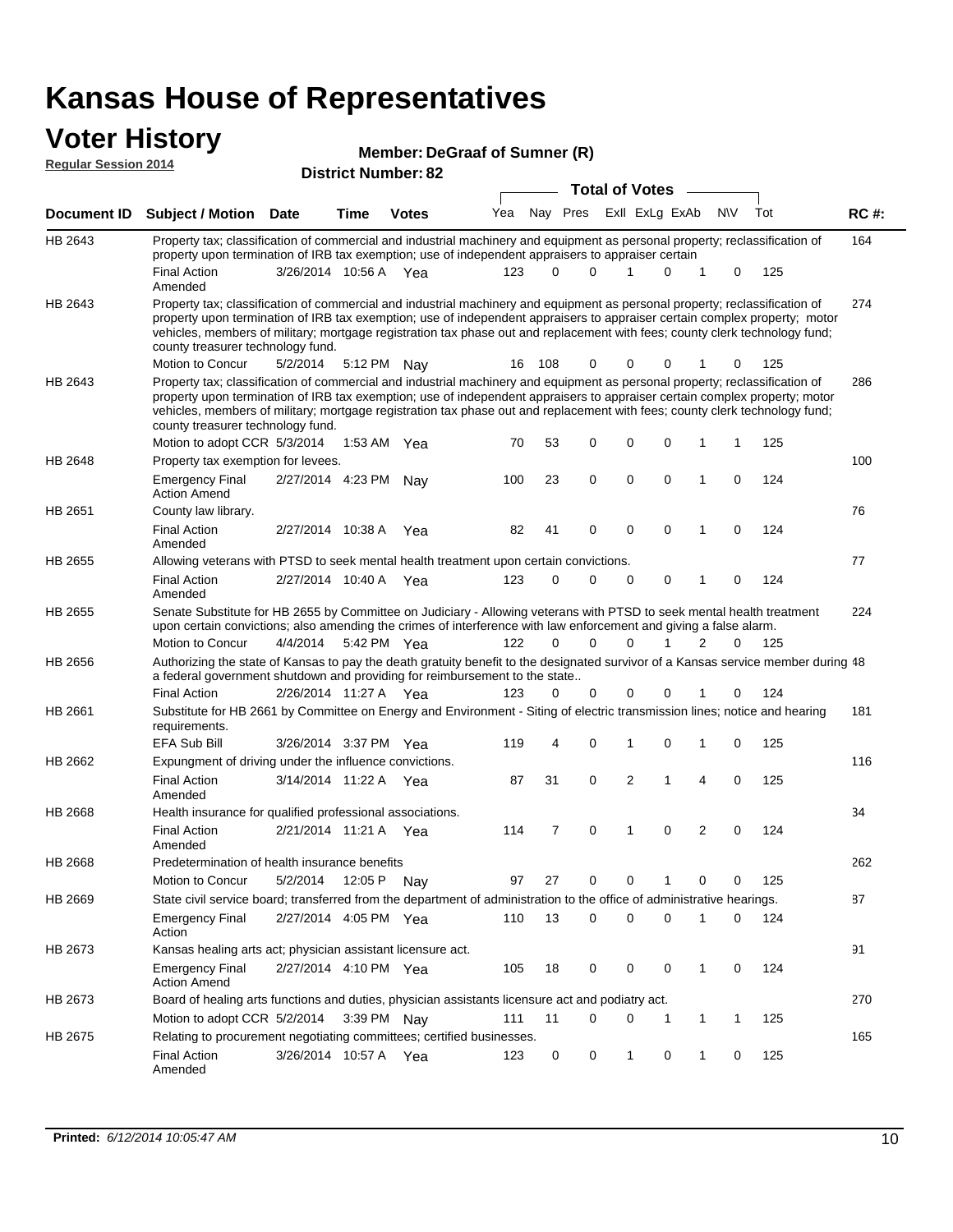#### **Voter History Regular Session 2014**

**DeGraaf of Sumner (R)**

|             | noguidi ocoololi 4017                                                                                                                                                                                                                                                                         |                       |             | <b>District Number: 82</b> |     |          |             |             |                       |        |              |     |             |
|-------------|-----------------------------------------------------------------------------------------------------------------------------------------------------------------------------------------------------------------------------------------------------------------------------------------------|-----------------------|-------------|----------------------------|-----|----------|-------------|-------------|-----------------------|--------|--------------|-----|-------------|
|             |                                                                                                                                                                                                                                                                                               |                       |             |                            |     |          |             |             | <b>Total of Votes</b> | $\sim$ |              |     |             |
| Document ID | <b>Subject / Motion Date</b>                                                                                                                                                                                                                                                                  |                       | <b>Time</b> | <b>Votes</b>               | Yea | Nay Pres |             |             | ExII ExLg ExAb        |        | N\V          | Tot | <b>RC#:</b> |
| HB 2681     | Substitute for HB2681 by Committee on Veterans, Military, and Homeland Security--Abolishing the Kansas commission on<br>veterans affairs; creating the Kansas commission on veterans affairs office within the executive branch of government.<br>Final Action Sub Bill 3/20/2014 11:18 A Yea |                       |             |                            | 123 | $\Omega$ | 0           | 0           | 1                     | 1      | 0            | 125 | 132         |
| HB 2681     | Substitute for HB2681 by Committee on Veterans, Military, and Homeland Security - Abolishing the Kansas commission on<br>veterans affairs; creating the Kansas commission on veterans affairs office within the executive branch of government.                                               |                       |             |                            |     |          |             |             |                       |        |              |     | 219         |
|             | Motion to Concur                                                                                                                                                                                                                                                                              | 4/4/2014              | 11:41 A     | Yea                        | 122 | $\Omega$ | 0           | 1           | 1                     | 1      | 0            | 125 |             |
| HB 2684     | Allocating moneys from driver's license fees to the judicial branch nonjudicial salary adjustment fund.                                                                                                                                                                                       |                       |             |                            |     |          |             |             |                       |        |              |     | 78          |
|             | <b>Final Action</b>                                                                                                                                                                                                                                                                           | 2/27/2014 10:41 A     |             | Nav                        | 93  | 30       | 0           | $\Omega$    | 0                     | 1      | 0            | 124 |             |
| HB 2687     | Unclaimed property act and hearings.                                                                                                                                                                                                                                                          |                       |             |                            |     |          |             |             |                       |        |              |     | 59          |
|             | <b>Final Action</b>                                                                                                                                                                                                                                                                           | 2/26/2014 11:44 A     |             | Yea                        | 119 | 4        | $\mathbf 0$ | 0           | 0                     | 1      | 0            | 124 |             |
| HB 2687     | Unclaimed property act and hearings.                                                                                                                                                                                                                                                          |                       |             |                            |     |          |             |             |                       |        |              |     | 251         |
|             | Motion to Concur                                                                                                                                                                                                                                                                              | 5/1/2014              | 1:56 PM     | Yea                        | 125 | 0        | 0           | 0           | $\mathbf 0$           | 0      | 0            | 125 |             |
| HB 2689     | Amending which convictions are counted for driving while license canceled, suspended or revoked.                                                                                                                                                                                              |                       |             |                            |     |          |             |             |                       |        |              |     | 231         |
|             | <b>Final Action</b><br>Amended                                                                                                                                                                                                                                                                | 4/5/2014              | 10:23 A     | Yea                        | 121 | 0        | 0           | $\Omega$    | 0                     | 4      | 0            | 125 |             |
| HB 2693     | Providing for testing by community colleges for commercial driver's licenses and allowing temporary commercial driver's<br>license holders the ability to drive class A commercial vehicles.                                                                                                  |                       |             |                            |     |          |             |             |                       |        |              |     | 104         |
|             | Emergency Final<br><b>Action Amend</b>                                                                                                                                                                                                                                                        | 2/27/2014 4:28 PM Yea |             |                            | 123 | 0        | 0           | $\Omega$    | $\mathbf 0$           | 1      | 0            | 124 |             |
| HB 2693     | Senate Substitute for HB 2693 by Committee on Transportation - Providing for testing by community colleges for commercial 255<br>driver's licenses; entities serving as driver's licenses examiners.<br>Motion to adopt CCR 5/1/2014 4:42 PM Yea                                              |                       |             |                            |     | 0        | 0           | 0           | 0                     | 0      | 0            | 125 |             |
|             |                                                                                                                                                                                                                                                                                               |                       |             |                            | 125 |          |             |             |                       |        |              |     |             |
| HB 2715     | Farm machinery and equipment annual highway permits, commercial drivers' license.<br>Emergency Final<br><b>Action Amend</b>                                                                                                                                                                   | 2/27/2014 4:21 PM Yea |             |                            | 123 | 0        | 0           | 0           | 0                     | 1      | 0            | 124 | 98          |
| HB 2717     | Registration of operators of assisted living, residential health care, home plus or adult day care facilities.                                                                                                                                                                                |                       |             |                            |     |          |             |             |                       |        |              |     | 175         |
|             | Emergency Final<br>Action Amend                                                                                                                                                                                                                                                               | 3/26/2014 3:29 PM Yea |             |                            | 114 | 9        | 0           |             | 0                     |        | 0            | 125 |             |
| HB 2721     | Substitute for Substitute for HB 2721 by Committee on Commerce, Labor and Economic Development †Enacting the<br>business entity standard treatment act.                                                                                                                                       |                       |             |                            |     |          |             |             |                       |        |              |     | 117         |
|             | Final Action Sub Bill 3/14/2014 11:23 A Yea                                                                                                                                                                                                                                                   |                       |             |                            | 118 | 0        | 0           | 2           |                       | 4      | 0            | 125 |             |
| HB 2721     | Substitute for Substitute for HB 2721 by Committee on Commerce, Labor and Economic Development - Enacting the business 273<br>entity standard treatment act.                                                                                                                                  |                       |             |                            |     |          |             |             |                       |        |              |     |             |
|             | Motion to Concur                                                                                                                                                                                                                                                                              | 5/2/2014              | 3:59 PM     | Yea                        | 122 | 0        | 0           | $\mathbf 0$ | 1                     | 1      | 1            | 125 |             |
| HB 2724     | Uniform commercial driver's license act; definition of tank vehicle.<br><b>Emergency Final</b>                                                                                                                                                                                                |                       |             | 2/27/2014 4:22 PM Yea      | 122 | 1        | 0           | 0           | $\mathbf 0$           | 1      | 0            | 124 | 99          |
| HB 2727     | Action<br>Expiration of license plates and placards for individuals with disability.                                                                                                                                                                                                          |                       |             |                            |     |          |             |             |                       |        |              |     | 88          |
|             | Emergency Final<br>Action                                                                                                                                                                                                                                                                     | 2/27/2014 4:06 PM Yea |             |                            | 123 | 0        | 0           | 0           | 0                     | 1      | 0            | 124 |             |
| HB 2728     | Permits for the operation of salvage vehicles no longer required to be prepared in triplicate.                                                                                                                                                                                                |                       |             |                            |     |          |             |             |                       |        |              |     | 89          |
|             | Emergency Final<br>Action                                                                                                                                                                                                                                                                     |                       |             | 2/27/2014 4:07 PM Yea      | 122 |          | 0           | 0           | 0                     | 1      | 0            | 124 |             |
| HB 2728     | Permits for the operation of salvage vehicles no longer required to be prepared in triplicate.                                                                                                                                                                                                |                       |             |                            |     |          |             |             |                       |        |              |     | 192         |
|             | Motion to Concur                                                                                                                                                                                                                                                                              |                       |             | 3/31/2014 11:43 A Yea      | 122 | 0        | 0           | 1           | 0                     | 2      | 0            | 125 |             |
| HB 2732     | Sales tax authority for Rooks county for constructing or remodeling a jail facility.                                                                                                                                                                                                          |                       |             |                            |     |          |             |             |                       |        |              |     | 232         |
|             | Final Action                                                                                                                                                                                                                                                                                  | 4/5/2014              |             | 10:24 A Yea                | 121 | 0        | 0           | 0           | 0                     | 4      | 0            | 125 |             |
| HB 2744     | Insurance; coverage for autism spectrum disorder.                                                                                                                                                                                                                                             |                       |             |                            |     |          |             |             |                       |        |              |     | 137         |
|             | <b>Final Action</b><br>Amended                                                                                                                                                                                                                                                                |                       |             | 3/21/2014 10:14 A Yea      | 114 | 3        | 0           | 0           | 1                     | 6      | $\mathbf{1}$ | 125 |             |
| HB 2745     | Tax lien on property voluntarily transferred.                                                                                                                                                                                                                                                 |                       |             |                            |     |          |             |             |                       |        |              |     | 166         |
|             | <b>Final Action</b>                                                                                                                                                                                                                                                                           | 3/26/2014 10:58 A     |             | Yea                        | 123 | 0        | 0           | $\mathbf 1$ | 0                     | 1      | 0            | 125 |             |
|             | Printed: 6/12/2014 10:05:47 AM                                                                                                                                                                                                                                                                |                       |             |                            |     |          |             |             |                       |        |              |     | 11          |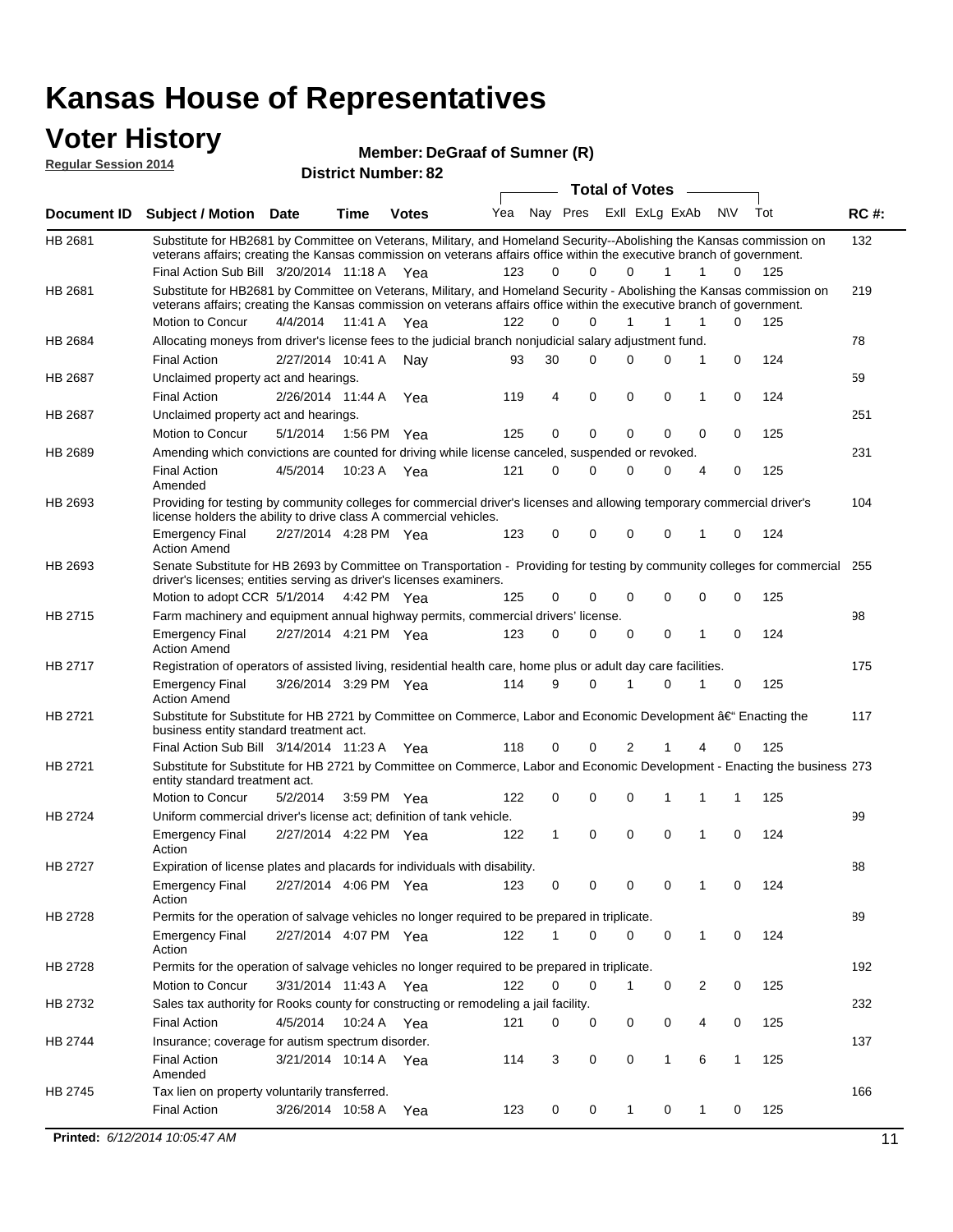### **Voter History**

**Regular Session 2014**

#### **DeGraaf of Sumner (R)**

|                 |                                                                                                                                                                                                                                                      |                       |             |              |     |          |   | <b>Total of Votes</b> |             |                  |             |       |             |
|-----------------|------------------------------------------------------------------------------------------------------------------------------------------------------------------------------------------------------------------------------------------------------|-----------------------|-------------|--------------|-----|----------|---|-----------------------|-------------|------------------|-------------|-------|-------------|
| Document ID     | <b>Subject / Motion Date</b>                                                                                                                                                                                                                         |                       | <b>Time</b> | <b>Votes</b> | Yea | Nav Pres |   |                       |             | Exll ExLg ExAb   | N\V         | Tot   | <b>RC#:</b> |
| HB 2755         | Repealing the sunset on the Kansas taxpayer transparency act.                                                                                                                                                                                        |                       |             |              |     |          |   |                       |             |                  |             |       | 140         |
|                 | <b>Final Action</b>                                                                                                                                                                                                                                  | 3/24/2014 10:13 A     |             | Yea          | 122 | 0        | 0 | 0                     | 0           | 3                | 0           | 125   |             |
| HB 2767         | State child death review board.                                                                                                                                                                                                                      |                       |             |              |     |          |   |                       |             |                  |             |       | 167         |
|                 | <b>Final Action</b><br>Amended                                                                                                                                                                                                                       | 3/26/2014 10:59 A     |             | Yea          | 123 | 0        | 0 | 1                     | $\mathbf 0$ | 1                | 0           | 125   |             |
| <b>HCR 5029</b> | Urging the Kansas bureau of investigation to establish a blue alert system for the state of Kansas.                                                                                                                                                  |                       |             |              |     |          |   |                       |             |                  |             |       | 95          |
|                 | <b>Emergency Final</b><br><b>Action Amend</b>                                                                                                                                                                                                        | 2/27/2014 4:15 PM Yea |             |              | 121 | 2        | 0 | 0                     | $\mathbf 0$ | 1                | 0           | 124   |             |
| <b>HCR 5031</b> | Urging Congress to provide for the prompt payment of disability compensation to U.S. Veterans.                                                                                                                                                       |                       |             |              |     |          |   |                       |             |                  |             |       | 125         |
|                 | <b>Final Action</b>                                                                                                                                                                                                                                  | 3/19/2014 11:21 A Yea |             |              | 122 | $\Omega$ | 0 | 0                     | 1           | 2                | 0           | 125   |             |
| HR 6049         | Resolution encouraging the creation of a Kansas plan for comprehensive treatment of chronic obstruction pulmonary<br>disease.                                                                                                                        |                       |             |              |     |          |   |                       |             |                  |             |       | 109         |
|                 | <b>Emergency Final</b><br><b>Action Amend</b>                                                                                                                                                                                                        | 3/6/2014              | 11:24 A     | Yea          | 120 | 0        | 0 | 2                     | 1           | $\overline{2}$   | 0           | 125   |             |
| HR 6063         | Urging the President to extend the qualifications for the Women's Army Corps Service Medal.                                                                                                                                                          |                       |             |              |     |          |   |                       |             |                  |             |       | 143         |
|                 | <b>Final Action</b>                                                                                                                                                                                                                                  | 3/25/2014 10:11 A Yea |             |              | 123 | $\Omega$ | 0 | 1                     | $\Omega$    | 1                | $\mathbf 0$ | 125   |             |
| SB 40           | House Substitute for SB 40 by Committee on Corrections and Juvenile Justice †Secretary of corrections; including juvenile<br>offenders in the prison made goods act; authorizing use of correctional industries funds for payment of                 |                       |             |              |     |          |   |                       |             |                  |             |       | 123         |
|                 | Final Action Sub Bill 3/17/2014 11:23 A Yea                                                                                                                                                                                                          |                       |             |              | 123 | $\Omega$ | 0 | 0                     | $\Omega$    | 2                | 0           | 125   |             |
| SB 54           | Medical assistance recovery program; rules and regulations.                                                                                                                                                                                          |                       |             |              |     |          |   |                       |             |                  |             |       | 174         |
|                 | <b>Emergency Final</b><br><b>Action Amend</b>                                                                                                                                                                                                        | 3/26/2014 3:28 PM Nay |             |              | 95  | 28       | 0 | 1                     |             | $\mathbf 0$<br>1 | 0           | 125   |             |
| SB 54           | Amendments to statutes regulating abortions.                                                                                                                                                                                                         |                       |             |              |     |          |   |                       |             |                  |             |       | 214         |
|                 | Motion to Adopt CCR 4/4/2014 9:59 AM Yea                                                                                                                                                                                                             |                       |             |              | 112 | 11       | 0 |                       | $\mathbf 0$ | 1                | 0           | 125   |             |
| SB 63           | State use law; purchases by municipalities; committee sunset date and chairperson selection.                                                                                                                                                         |                       |             |              |     |          |   |                       |             |                  |             |       | 280         |
|                 | Motion to adopt CCR 5/2/2014 8:52 PM Yea                                                                                                                                                                                                             |                       |             |              | 124 | 0        | 0 | 0                     | 0           | 1                | 0           | 125   |             |
| SB 99           | Lobbyists defined.                                                                                                                                                                                                                                   |                       |             |              |     |          |   |                       |             |                  |             |       | 184         |
|                 | <b>Emergency Final</b><br>Action                                                                                                                                                                                                                     | 3/26/2014 3:41 PM Yea |             |              | 117 | 6        | 0 | 1                     | $\mathbf 0$ | 1                | 0           | 125   |             |
| SB 147          | House Substitute for SB 147 by Committee on Agriculture and Natural Resources †Amending the powers and duties of the 133<br>Kansas department of agriculture division of conservation and the state conservation commission.                         |                       |             |              |     |          |   |                       |             |                  |             |       |             |
|                 | Final Action Sub Bill 3/20/2014 11:19 A Yea<br>Amended                                                                                                                                                                                               |                       |             |              | 123 | $\Omega$ | 0 | 0                     | 1           | 1                | 0           | 125   |             |
| <b>SB 218</b>   | House Substitute for SB 218 by Committee on Appropriations-Education; relating to the financing and instruction thereof;<br>making and concerning appropriations for the fiscal years ending June 30, 2014, and June 30, 2015, for certain agencies. |                       |             |              |     |          |   |                       |             |                  |             |       | 226         |
|                 | Final Action Sub Bill 4/4/2014 6:17 PM Nay<br>Amended                                                                                                                                                                                                |                       |             |              | 91  | 31       | 0 | 0                     | 1           | $\overline{2}$   | $\Omega$    | 125   |             |
| SB 218          | House Substitute for SB 218 by Committee on Appropriations-Education; relating to the financing and instruction thereof;                                                                                                                             |                       |             |              |     |          |   |                       |             |                  |             |       | 237         |
|                 | making and concerning appropriations for the fiscal years ending June 30, 2014, and June 30, 2015, for certain agencies.<br>Sub Motion to Adopt 4/6/2014 12:51 A Yea<br><b>CCR</b>                                                                   |                       |             |              | 55  | 67       | 0 | 0                     |             | 0<br>3           | 0           | - 125 |             |
| SB 231          | House Substitute for SB 231 †Concerning valuation and appeals; renaming the state court of tax appeals; timing of<br>decisions.                                                                                                                      |                       |             |              |     |          |   |                       |             |                  |             |       | 134         |
|                 | Final Action Sub Bill 3/20/2014 11:21 A Yea<br>Amended                                                                                                                                                                                               |                       |             |              | 123 | 0        | 0 | 0                     | 1           | 1                | 0           | 125   |             |
| SB 231          | House Substitute for SB 231 - Concerning valuation and appeals; renaming the state court of tax appeals; timing of<br>decisions                                                                                                                      |                       |             |              |     |          |   |                       |             |                  |             |       | 281         |
|                 | Motion to Adopt CCR 5/2/2014 8:56 PM Yea                                                                                                                                                                                                             |                       |             |              | 124 | 0        | 0 | 0                     | $\mathbf 0$ | 1                | 0           | 125   |             |
| SB 245          | House Substitute for SB 245 by Committee on Appropriations - Appropriations for FY 2014, FY 2015, and FY 2016 for the<br>department of corrections; capital improvement projects.                                                                    |                       |             |              |     |          |   |                       |             |                  |             |       | 13          |
|                 | Final Action Sub Bill 2/13/2014 11:34 A Yea<br>Amended                                                                                                                                                                                               |                       |             |              | 79  | 41       | 0 | 3                     |             | 0<br>1           | 0           | 124   |             |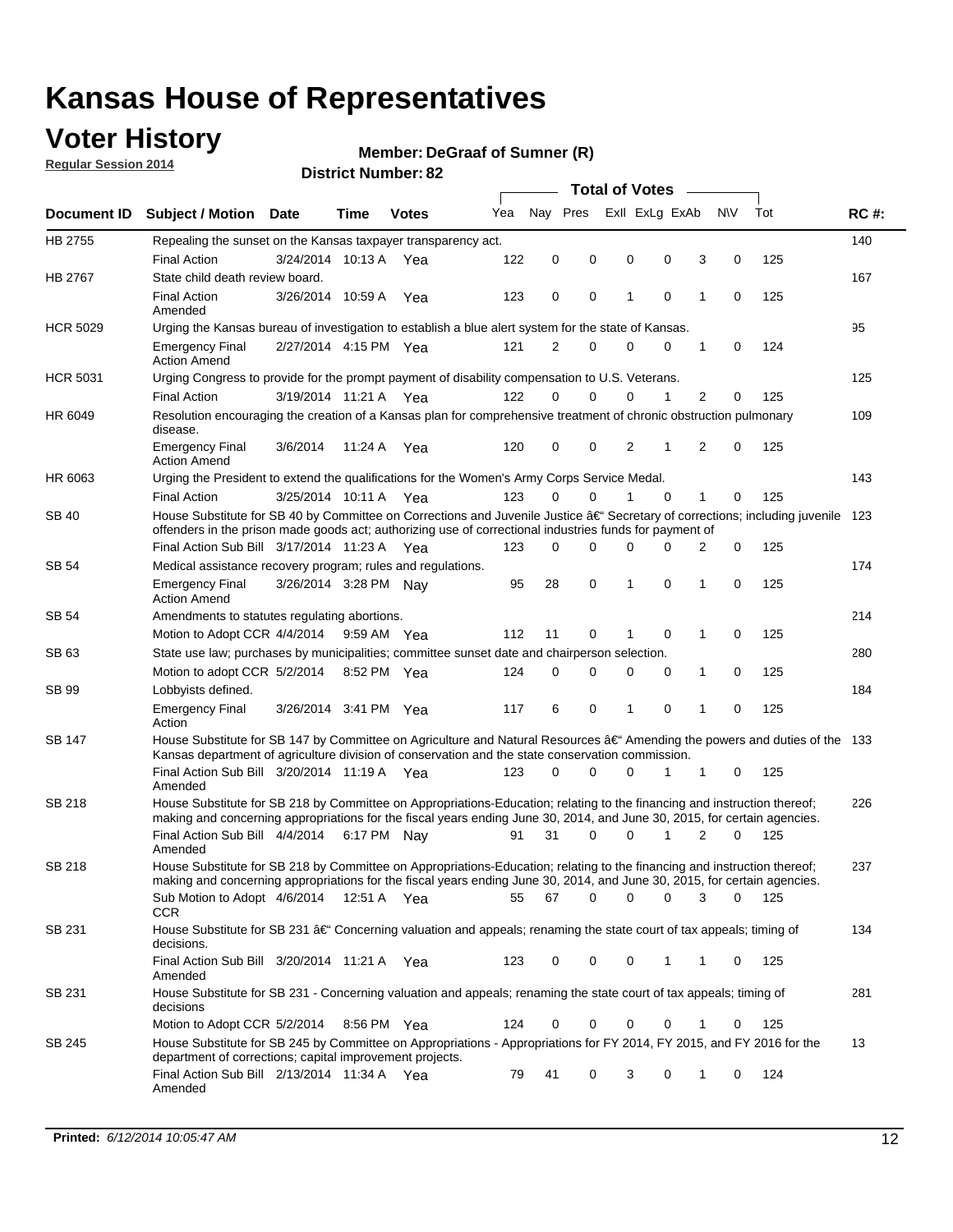SB 245

SB 248

SB 254

SB 256

SB 256

SB 258

SB 258

SB 263

| Voter History<br><b>Regular Session 2014</b> |                                                                                                                                                                                                                                                                                                                                                                                                                                                                                                                                                                                                                                                                                                                                                                               |                       |             | <b>District Number: 82</b> | Member: DeGraaf of Sumner (R) |             |             |                       |             |   |           |     |             |
|----------------------------------------------|-------------------------------------------------------------------------------------------------------------------------------------------------------------------------------------------------------------------------------------------------------------------------------------------------------------------------------------------------------------------------------------------------------------------------------------------------------------------------------------------------------------------------------------------------------------------------------------------------------------------------------------------------------------------------------------------------------------------------------------------------------------------------------|-----------------------|-------------|----------------------------|-------------------------------|-------------|-------------|-----------------------|-------------|---|-----------|-----|-------------|
|                                              |                                                                                                                                                                                                                                                                                                                                                                                                                                                                                                                                                                                                                                                                                                                                                                               |                       |             |                            |                               |             |             | <b>Total of Votes</b> |             |   |           |     |             |
| <b>Document ID</b>                           | <b>Subject / Motion Date</b>                                                                                                                                                                                                                                                                                                                                                                                                                                                                                                                                                                                                                                                                                                                                                  |                       | Time        | <b>Votes</b>               | Yea                           |             | Nay Pres    | Exll ExLg ExAb        |             |   | <b>NV</b> | Tot | <b>RC#:</b> |
| SB 245                                       | House Substitute for SB 245 by Committee on Appropriations - Education funding; relating to mineral production; creating the<br>mineral production education fund, crediting 20% of remainder from oil and gas tax into such fund, moneys expended on<br>education; abolishing the oil and gas valuation depletion trust fund; allowing the counties to retain funds already in such<br>county's oil and gas valuation depletion trust fund; concerning school financing sources; proceeds from the tax levied by a<br>school district under authority of K.S.A. 2013 Supp. 72-6431, remitted to the state treasury to the credit of the state school<br>district finance fund not to the district's general fund; making and concerning appropriations for fiscal year 2017. |                       |             |                            |                               |             |             |                       |             |   |           |     | 258         |
| SB 248                                       | Motion to adopt CCR 5/1/2014                                                                                                                                                                                                                                                                                                                                                                                                                                                                                                                                                                                                                                                                                                                                                  |                       | 5:06 PM Yea |                            | 88                            | 37          | 0           | 0                     | 0           | 0 | 0         | 125 | 119         |
|                                              | Victim notification prior to release of certain inmates.<br><b>Final Action</b>                                                                                                                                                                                                                                                                                                                                                                                                                                                                                                                                                                                                                                                                                               |                       |             |                            | 122                           | 0           | 0           | 0                     | $\mathbf 0$ | 2 | 1         | 125 |             |
| SB 254                                       |                                                                                                                                                                                                                                                                                                                                                                                                                                                                                                                                                                                                                                                                                                                                                                               | 3/17/2014 11:18 A Yea |             |                            |                               |             |             |                       |             |   |           |     |             |
|                                              | Medical assistance recovery program; rules and regulations.                                                                                                                                                                                                                                                                                                                                                                                                                                                                                                                                                                                                                                                                                                                   |                       |             |                            |                               |             |             | 1                     | $\Omega$    | 1 | $\Omega$  |     | 179         |
|                                              | <b>Emergency Final</b><br>Action                                                                                                                                                                                                                                                                                                                                                                                                                                                                                                                                                                                                                                                                                                                                              | 3/26/2014 3:34 PM Yea |             |                            | 123                           | $\mathbf 0$ | $\mathbf 0$ |                       |             |   |           | 125 |             |
| SB 256                                       | Attorney general; costs in criminal appeals.                                                                                                                                                                                                                                                                                                                                                                                                                                                                                                                                                                                                                                                                                                                                  |                       |             |                            |                               |             |             |                       |             |   |           |     | 147         |
|                                              | <b>Final Action</b><br>Amended                                                                                                                                                                                                                                                                                                                                                                                                                                                                                                                                                                                                                                                                                                                                                | 3/25/2014 10:16 A     |             | Yea                        | 119                           | 4           | $\Omega$    |                       | $\Omega$    |   | $\Omega$  | 125 |             |
| SB 256                                       | Amending the crime of mistreatment of a dependent adult; creating the crime of mistreatment of an elder person; amending<br>the crime of unlawful sexual relations; amending provisions relating to appearance bonds and surety regulation; amending<br>violations of the Kansas racketeer influenced and corrupt organization act; also concerning the attorney general, costs in<br>criminal appeals.                                                                                                                                                                                                                                                                                                                                                                       |                       |             |                            |                               |             |             |                       |             |   |           |     | 236         |
|                                              | Motion to Adopt CCR 4/5/2014                                                                                                                                                                                                                                                                                                                                                                                                                                                                                                                                                                                                                                                                                                                                                  |                       | 6:52 PM Yea |                            | 118                           | 4           | 0           | 0                     | 0           | 3 | $\Omega$  | 125 |             |
| <b>SB 258</b>                                | Amending the juvenile statute of limitations to match adult time limitations for sex crimes.                                                                                                                                                                                                                                                                                                                                                                                                                                                                                                                                                                                                                                                                                  |                       |             |                            |                               |             |             |                       |             |   |           |     | 135         |
|                                              | <b>Final Action</b><br>Amended                                                                                                                                                                                                                                                                                                                                                                                                                                                                                                                                                                                                                                                                                                                                                | 3/20/2014 11:21 A Yea |             |                            | 123                           | $\Omega$    | 0           | $\Omega$              | 1           | 1 | $\Omega$  | 125 |             |
| SB 258                                       | Relating to issuance of certificates of birth resulting in stillbirth.                                                                                                                                                                                                                                                                                                                                                                                                                                                                                                                                                                                                                                                                                                        |                       |             |                            |                               |             |             |                       |             |   |           |     | 259         |
|                                              | Motion to Adopt CCR 5/1/2014                                                                                                                                                                                                                                                                                                                                                                                                                                                                                                                                                                                                                                                                                                                                                  |                       | 5:12 PM Yea |                            | 121                           | 4           | 0           | 0                     | $\Omega$    | 0 | $\Omega$  | 125 |             |
| SB 263                                       | Establishing the military funeral honors fund under the adjutant general's office.                                                                                                                                                                                                                                                                                                                                                                                                                                                                                                                                                                                                                                                                                            |                       |             |                            |                               |             |             |                       |             |   |           |     | 148         |
|                                              | <b>Final Action</b>                                                                                                                                                                                                                                                                                                                                                                                                                                                                                                                                                                                                                                                                                                                                                           | 3/25/2014 10:17 A Yea |             |                            | 123                           | 0           | 0           | 1                     | 0           | 1 | 0         | 125 |             |

Amended 256 5/1/2014 Motion to adopt CCR Yea 125 SB 263 Veterans and military matters; military honors fund; death gratuity; disabled veterans preference, state jobs and contracts; schools on military reservations, funding. 4:47 PM Yea 124 0 0 0 0 0 1 113 SB 265 Income definition for Homestead Refund eligibility.

3/13/2014 Final Action Yea 125 11:23 A 121 0 1 0 20 1 Amended 227 4/4/2014 Motion to Adopt CCR Yea 125 SB 265 Definition of income for homestead refund and SAFESR eligibility; income tax credits for adoption expenses and expenses to make dwelling or facility accessible to persons with a disability; income tax deductions, self-employment taxes, expenses related to organ donations, net gain on the sale of certain livestock; withholding, non-resident pass-through entity income; Kansas taxpayer transparency act, sunset; sales tax exemptions. 6:29 PM Yea 122 0 0 0 1 2 0 114 3/13/2014 Final Action Yea 125 11:24 A 121 0 1 0 20 1 SB 266 Amended Mineral severance tax return file date. 266 Motion to Adopt CCR 5/2/2014 3:19 PM Yea  $122$  1 0 0 1 1 0 125 SB 266 Severance tax return and payment dates; sales tax authority for Rooks county; property tax exemptions for certain donations of land to the state and for amateur-built aircraft; sales tax exemptions for surface mining equipment and certain charitable organizations. 144 SB 267 Insurance; excluding real estate from acceptable security deposits with the commissioner and requiring original handwritten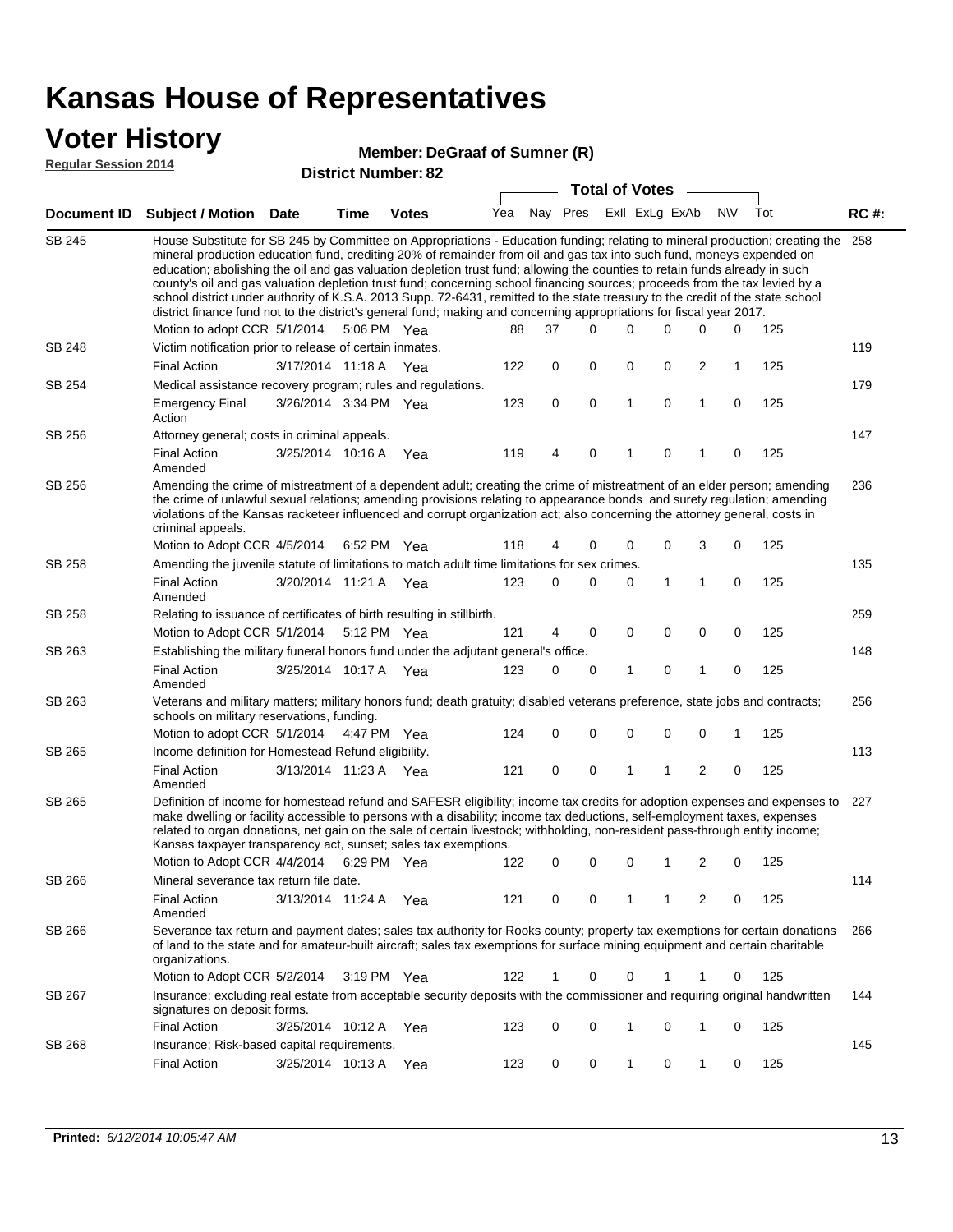### **Voter History**

**Regular Session 2014**

#### **DeGraaf of Sumner (R)**

| Nay Pres<br>Exll ExLg ExAb<br>N\V<br>Tot<br>Yea<br>Document ID<br><b>Subject / Motion Date</b><br>Time<br><b>Votes</b><br>SB 271<br>Amending the Kansas medicaid fraud control act.<br>123<br>0<br>0<br>0<br>$\mathbf 0$<br>125<br><b>Emergency Final</b><br>3/26/2014 3:30 PM Yea<br>1<br>1<br><b>Action Amend</b><br>SB 271<br>Amending the Kansas medicaid fraud control act.<br>2<br>125<br>122<br>0<br>0<br>0<br>1<br>0<br>Motion to Adopt CCR 4/4/2014 6:33 PM Yea<br>SB 272<br>Eliminating the 3% limit on controlled shooting area acreage in a county.<br>125<br>3/25/2014 10:19 A Yea<br>123<br>0<br>0<br>1<br>0<br>1<br>$\mathbf 0$<br><b>Final Action</b><br>House Substitute for SB 273 by Committee on Transportation †Commercial vehicles; regulation and registration thereof.<br>SB 273<br>Final Action Sub Bill 3/26/2014 11:00 A Yea<br>122<br>0<br>1<br>0<br>125<br>1<br>1<br>0<br>Amended<br>SB 273<br>Regulation of commercial motor vehicles; exemption from rules and regulations of the Kansas corporation commission.<br>22<br>0<br>0<br>0<br>125<br>Motion to Adopt CCR 5/2/2014 3:10 PM Yea<br>101<br>1<br>1<br>SB 274<br>Political action committees, legislative leadership.<br>15<br>0<br>0<br>125<br><b>Final Action</b><br>3/26/2014 11:01 A Yea<br>108<br>-1<br>1<br>0<br>Amended<br><b>SB 278</b><br>Establishing the state board of veterinary examiners within the animal health division of the Kansas department of agriculture<br>for a two-year period.<br><b>Final Action</b><br>122<br>0<br>0<br>0<br>125<br>3/19/2014 11:24 A<br>0<br>1<br>2<br>Yea<br>SB 284<br>Amending the Kansas 911 act.<br>$\overline{2}$<br>$\mathbf 0$<br>$\mathbf 0$<br>$\mathbf 0$<br>2<br>0<br>125<br><b>Final Action</b><br>3/17/2014 11:24 A<br>121<br>Yea<br>SB 285<br>Optometrists; prohibition against limiting payment for covered services to insurance plan amounts.<br>3/25/2014 10:20 A<br>0<br>125<br><b>Final Action</b><br>123<br>0<br>$\mathbf{1}$<br>0<br>1<br>0<br>Yea<br>Amended<br>SB 286<br>Extending sunset date on certain agriculture fees from July 1, 2015, to July 1, 2019.<br>125<br>47<br>0<br>$\mathbf{1}$<br>0<br><b>Final Action</b><br>3/25/2014 10:23 A<br>76<br>1<br>0<br>Nay<br>Amended<br>SB 286<br>Agriculture; extending sunset date on certain agriculture fees from July 1, 2015, to July 1, 2018; national day of the cowboy;<br>establishing the local food and farm task force.<br>102<br>21<br>0<br>0<br>125<br>Motion to adopt CCR 5/2/2014 3:04 PM Nav<br>1<br>1<br>0<br>SB 306<br>Modernizing certain insurance laws to allow use of additional investments.<br>$\mathbf 0$<br>3/26/2014 3:26 PM Yea<br>0<br>0<br>1<br>1<br>0<br>125<br><b>Emergency Final</b><br>123<br>Action<br><b>SB 308</b><br>Updating the Kansas no-call act.<br>0<br>0<br>0<br>$\mathbf{1}$<br>6<br>125<br><b>Final Action</b><br>3/21/2014 10:15 A<br>117<br>1<br>Yea<br>SB 309<br>Health insurance coverage for qualified professional associations.<br>0<br>125<br><b>Emergency Final</b><br>3/26/2014 3:38 PM Yea<br>122<br>1<br>0<br>1<br>1<br>0<br>Action<br>SB 310<br>Grand juries; crimes to consider; amendment of indictment.<br>3/26/2014 3:35 PM Yea<br>122<br>0<br>125<br>0<br>1<br>0<br><b>Emergency Final</b><br>1<br>1<br>Action<br>SB 311<br>Increasing the noneconomic damages cap and changing rules related to expert evidence. |             |
|--------------------------------------------------------------------------------------------------------------------------------------------------------------------------------------------------------------------------------------------------------------------------------------------------------------------------------------------------------------------------------------------------------------------------------------------------------------------------------------------------------------------------------------------------------------------------------------------------------------------------------------------------------------------------------------------------------------------------------------------------------------------------------------------------------------------------------------------------------------------------------------------------------------------------------------------------------------------------------------------------------------------------------------------------------------------------------------------------------------------------------------------------------------------------------------------------------------------------------------------------------------------------------------------------------------------------------------------------------------------------------------------------------------------------------------------------------------------------------------------------------------------------------------------------------------------------------------------------------------------------------------------------------------------------------------------------------------------------------------------------------------------------------------------------------------------------------------------------------------------------------------------------------------------------------------------------------------------------------------------------------------------------------------------------------------------------------------------------------------------------------------------------------------------------------------------------------------------------------------------------------------------------------------------------------------------------------------------------------------------------------------------------------------------------------------------------------------------------------------------------------------------------------------------------------------------------------------------------------------------------------------------------------------------------------------------------------------------------------------------------------------------------------------------------------------------------------------------------------------------------------------------------------------------------------------------------------------------------------------------------------------------------------------------------------------------------------------------------------------------------------------------------------------------------------------------------------------------------------------------------------------------------------------------------------------------------------------------------------------------------------------------------|-------------|
|                                                                                                                                                                                                                                                                                                                                                                                                                                                                                                                                                                                                                                                                                                                                                                                                                                                                                                                                                                                                                                                                                                                                                                                                                                                                                                                                                                                                                                                                                                                                                                                                                                                                                                                                                                                                                                                                                                                                                                                                                                                                                                                                                                                                                                                                                                                                                                                                                                                                                                                                                                                                                                                                                                                                                                                                                                                                                                                                                                                                                                                                                                                                                                                                                                                                                                                                                                                                  | <b>RC#:</b> |
|                                                                                                                                                                                                                                                                                                                                                                                                                                                                                                                                                                                                                                                                                                                                                                                                                                                                                                                                                                                                                                                                                                                                                                                                                                                                                                                                                                                                                                                                                                                                                                                                                                                                                                                                                                                                                                                                                                                                                                                                                                                                                                                                                                                                                                                                                                                                                                                                                                                                                                                                                                                                                                                                                                                                                                                                                                                                                                                                                                                                                                                                                                                                                                                                                                                                                                                                                                                                  | 176         |
|                                                                                                                                                                                                                                                                                                                                                                                                                                                                                                                                                                                                                                                                                                                                                                                                                                                                                                                                                                                                                                                                                                                                                                                                                                                                                                                                                                                                                                                                                                                                                                                                                                                                                                                                                                                                                                                                                                                                                                                                                                                                                                                                                                                                                                                                                                                                                                                                                                                                                                                                                                                                                                                                                                                                                                                                                                                                                                                                                                                                                                                                                                                                                                                                                                                                                                                                                                                                  |             |
|                                                                                                                                                                                                                                                                                                                                                                                                                                                                                                                                                                                                                                                                                                                                                                                                                                                                                                                                                                                                                                                                                                                                                                                                                                                                                                                                                                                                                                                                                                                                                                                                                                                                                                                                                                                                                                                                                                                                                                                                                                                                                                                                                                                                                                                                                                                                                                                                                                                                                                                                                                                                                                                                                                                                                                                                                                                                                                                                                                                                                                                                                                                                                                                                                                                                                                                                                                                                  | 228         |
|                                                                                                                                                                                                                                                                                                                                                                                                                                                                                                                                                                                                                                                                                                                                                                                                                                                                                                                                                                                                                                                                                                                                                                                                                                                                                                                                                                                                                                                                                                                                                                                                                                                                                                                                                                                                                                                                                                                                                                                                                                                                                                                                                                                                                                                                                                                                                                                                                                                                                                                                                                                                                                                                                                                                                                                                                                                                                                                                                                                                                                                                                                                                                                                                                                                                                                                                                                                                  |             |
|                                                                                                                                                                                                                                                                                                                                                                                                                                                                                                                                                                                                                                                                                                                                                                                                                                                                                                                                                                                                                                                                                                                                                                                                                                                                                                                                                                                                                                                                                                                                                                                                                                                                                                                                                                                                                                                                                                                                                                                                                                                                                                                                                                                                                                                                                                                                                                                                                                                                                                                                                                                                                                                                                                                                                                                                                                                                                                                                                                                                                                                                                                                                                                                                                                                                                                                                                                                                  | 149         |
|                                                                                                                                                                                                                                                                                                                                                                                                                                                                                                                                                                                                                                                                                                                                                                                                                                                                                                                                                                                                                                                                                                                                                                                                                                                                                                                                                                                                                                                                                                                                                                                                                                                                                                                                                                                                                                                                                                                                                                                                                                                                                                                                                                                                                                                                                                                                                                                                                                                                                                                                                                                                                                                                                                                                                                                                                                                                                                                                                                                                                                                                                                                                                                                                                                                                                                                                                                                                  |             |
|                                                                                                                                                                                                                                                                                                                                                                                                                                                                                                                                                                                                                                                                                                                                                                                                                                                                                                                                                                                                                                                                                                                                                                                                                                                                                                                                                                                                                                                                                                                                                                                                                                                                                                                                                                                                                                                                                                                                                                                                                                                                                                                                                                                                                                                                                                                                                                                                                                                                                                                                                                                                                                                                                                                                                                                                                                                                                                                                                                                                                                                                                                                                                                                                                                                                                                                                                                                                  | 168         |
|                                                                                                                                                                                                                                                                                                                                                                                                                                                                                                                                                                                                                                                                                                                                                                                                                                                                                                                                                                                                                                                                                                                                                                                                                                                                                                                                                                                                                                                                                                                                                                                                                                                                                                                                                                                                                                                                                                                                                                                                                                                                                                                                                                                                                                                                                                                                                                                                                                                                                                                                                                                                                                                                                                                                                                                                                                                                                                                                                                                                                                                                                                                                                                                                                                                                                                                                                                                                  |             |
|                                                                                                                                                                                                                                                                                                                                                                                                                                                                                                                                                                                                                                                                                                                                                                                                                                                                                                                                                                                                                                                                                                                                                                                                                                                                                                                                                                                                                                                                                                                                                                                                                                                                                                                                                                                                                                                                                                                                                                                                                                                                                                                                                                                                                                                                                                                                                                                                                                                                                                                                                                                                                                                                                                                                                                                                                                                                                                                                                                                                                                                                                                                                                                                                                                                                                                                                                                                                  | 265         |
|                                                                                                                                                                                                                                                                                                                                                                                                                                                                                                                                                                                                                                                                                                                                                                                                                                                                                                                                                                                                                                                                                                                                                                                                                                                                                                                                                                                                                                                                                                                                                                                                                                                                                                                                                                                                                                                                                                                                                                                                                                                                                                                                                                                                                                                                                                                                                                                                                                                                                                                                                                                                                                                                                                                                                                                                                                                                                                                                                                                                                                                                                                                                                                                                                                                                                                                                                                                                  |             |
|                                                                                                                                                                                                                                                                                                                                                                                                                                                                                                                                                                                                                                                                                                                                                                                                                                                                                                                                                                                                                                                                                                                                                                                                                                                                                                                                                                                                                                                                                                                                                                                                                                                                                                                                                                                                                                                                                                                                                                                                                                                                                                                                                                                                                                                                                                                                                                                                                                                                                                                                                                                                                                                                                                                                                                                                                                                                                                                                                                                                                                                                                                                                                                                                                                                                                                                                                                                                  | 169         |
|                                                                                                                                                                                                                                                                                                                                                                                                                                                                                                                                                                                                                                                                                                                                                                                                                                                                                                                                                                                                                                                                                                                                                                                                                                                                                                                                                                                                                                                                                                                                                                                                                                                                                                                                                                                                                                                                                                                                                                                                                                                                                                                                                                                                                                                                                                                                                                                                                                                                                                                                                                                                                                                                                                                                                                                                                                                                                                                                                                                                                                                                                                                                                                                                                                                                                                                                                                                                  |             |
|                                                                                                                                                                                                                                                                                                                                                                                                                                                                                                                                                                                                                                                                                                                                                                                                                                                                                                                                                                                                                                                                                                                                                                                                                                                                                                                                                                                                                                                                                                                                                                                                                                                                                                                                                                                                                                                                                                                                                                                                                                                                                                                                                                                                                                                                                                                                                                                                                                                                                                                                                                                                                                                                                                                                                                                                                                                                                                                                                                                                                                                                                                                                                                                                                                                                                                                                                                                                  | 127         |
|                                                                                                                                                                                                                                                                                                                                                                                                                                                                                                                                                                                                                                                                                                                                                                                                                                                                                                                                                                                                                                                                                                                                                                                                                                                                                                                                                                                                                                                                                                                                                                                                                                                                                                                                                                                                                                                                                                                                                                                                                                                                                                                                                                                                                                                                                                                                                                                                                                                                                                                                                                                                                                                                                                                                                                                                                                                                                                                                                                                                                                                                                                                                                                                                                                                                                                                                                                                                  |             |
|                                                                                                                                                                                                                                                                                                                                                                                                                                                                                                                                                                                                                                                                                                                                                                                                                                                                                                                                                                                                                                                                                                                                                                                                                                                                                                                                                                                                                                                                                                                                                                                                                                                                                                                                                                                                                                                                                                                                                                                                                                                                                                                                                                                                                                                                                                                                                                                                                                                                                                                                                                                                                                                                                                                                                                                                                                                                                                                                                                                                                                                                                                                                                                                                                                                                                                                                                                                                  | 124         |
|                                                                                                                                                                                                                                                                                                                                                                                                                                                                                                                                                                                                                                                                                                                                                                                                                                                                                                                                                                                                                                                                                                                                                                                                                                                                                                                                                                                                                                                                                                                                                                                                                                                                                                                                                                                                                                                                                                                                                                                                                                                                                                                                                                                                                                                                                                                                                                                                                                                                                                                                                                                                                                                                                                                                                                                                                                                                                                                                                                                                                                                                                                                                                                                                                                                                                                                                                                                                  |             |
|                                                                                                                                                                                                                                                                                                                                                                                                                                                                                                                                                                                                                                                                                                                                                                                                                                                                                                                                                                                                                                                                                                                                                                                                                                                                                                                                                                                                                                                                                                                                                                                                                                                                                                                                                                                                                                                                                                                                                                                                                                                                                                                                                                                                                                                                                                                                                                                                                                                                                                                                                                                                                                                                                                                                                                                                                                                                                                                                                                                                                                                                                                                                                                                                                                                                                                                                                                                                  | 150         |
|                                                                                                                                                                                                                                                                                                                                                                                                                                                                                                                                                                                                                                                                                                                                                                                                                                                                                                                                                                                                                                                                                                                                                                                                                                                                                                                                                                                                                                                                                                                                                                                                                                                                                                                                                                                                                                                                                                                                                                                                                                                                                                                                                                                                                                                                                                                                                                                                                                                                                                                                                                                                                                                                                                                                                                                                                                                                                                                                                                                                                                                                                                                                                                                                                                                                                                                                                                                                  |             |
|                                                                                                                                                                                                                                                                                                                                                                                                                                                                                                                                                                                                                                                                                                                                                                                                                                                                                                                                                                                                                                                                                                                                                                                                                                                                                                                                                                                                                                                                                                                                                                                                                                                                                                                                                                                                                                                                                                                                                                                                                                                                                                                                                                                                                                                                                                                                                                                                                                                                                                                                                                                                                                                                                                                                                                                                                                                                                                                                                                                                                                                                                                                                                                                                                                                                                                                                                                                                  | 151         |
|                                                                                                                                                                                                                                                                                                                                                                                                                                                                                                                                                                                                                                                                                                                                                                                                                                                                                                                                                                                                                                                                                                                                                                                                                                                                                                                                                                                                                                                                                                                                                                                                                                                                                                                                                                                                                                                                                                                                                                                                                                                                                                                                                                                                                                                                                                                                                                                                                                                                                                                                                                                                                                                                                                                                                                                                                                                                                                                                                                                                                                                                                                                                                                                                                                                                                                                                                                                                  |             |
|                                                                                                                                                                                                                                                                                                                                                                                                                                                                                                                                                                                                                                                                                                                                                                                                                                                                                                                                                                                                                                                                                                                                                                                                                                                                                                                                                                                                                                                                                                                                                                                                                                                                                                                                                                                                                                                                                                                                                                                                                                                                                                                                                                                                                                                                                                                                                                                                                                                                                                                                                                                                                                                                                                                                                                                                                                                                                                                                                                                                                                                                                                                                                                                                                                                                                                                                                                                                  | 264         |
|                                                                                                                                                                                                                                                                                                                                                                                                                                                                                                                                                                                                                                                                                                                                                                                                                                                                                                                                                                                                                                                                                                                                                                                                                                                                                                                                                                                                                                                                                                                                                                                                                                                                                                                                                                                                                                                                                                                                                                                                                                                                                                                                                                                                                                                                                                                                                                                                                                                                                                                                                                                                                                                                                                                                                                                                                                                                                                                                                                                                                                                                                                                                                                                                                                                                                                                                                                                                  |             |
|                                                                                                                                                                                                                                                                                                                                                                                                                                                                                                                                                                                                                                                                                                                                                                                                                                                                                                                                                                                                                                                                                                                                                                                                                                                                                                                                                                                                                                                                                                                                                                                                                                                                                                                                                                                                                                                                                                                                                                                                                                                                                                                                                                                                                                                                                                                                                                                                                                                                                                                                                                                                                                                                                                                                                                                                                                                                                                                                                                                                                                                                                                                                                                                                                                                                                                                                                                                                  | 173         |
|                                                                                                                                                                                                                                                                                                                                                                                                                                                                                                                                                                                                                                                                                                                                                                                                                                                                                                                                                                                                                                                                                                                                                                                                                                                                                                                                                                                                                                                                                                                                                                                                                                                                                                                                                                                                                                                                                                                                                                                                                                                                                                                                                                                                                                                                                                                                                                                                                                                                                                                                                                                                                                                                                                                                                                                                                                                                                                                                                                                                                                                                                                                                                                                                                                                                                                                                                                                                  |             |
|                                                                                                                                                                                                                                                                                                                                                                                                                                                                                                                                                                                                                                                                                                                                                                                                                                                                                                                                                                                                                                                                                                                                                                                                                                                                                                                                                                                                                                                                                                                                                                                                                                                                                                                                                                                                                                                                                                                                                                                                                                                                                                                                                                                                                                                                                                                                                                                                                                                                                                                                                                                                                                                                                                                                                                                                                                                                                                                                                                                                                                                                                                                                                                                                                                                                                                                                                                                                  | 138         |
|                                                                                                                                                                                                                                                                                                                                                                                                                                                                                                                                                                                                                                                                                                                                                                                                                                                                                                                                                                                                                                                                                                                                                                                                                                                                                                                                                                                                                                                                                                                                                                                                                                                                                                                                                                                                                                                                                                                                                                                                                                                                                                                                                                                                                                                                                                                                                                                                                                                                                                                                                                                                                                                                                                                                                                                                                                                                                                                                                                                                                                                                                                                                                                                                                                                                                                                                                                                                  |             |
|                                                                                                                                                                                                                                                                                                                                                                                                                                                                                                                                                                                                                                                                                                                                                                                                                                                                                                                                                                                                                                                                                                                                                                                                                                                                                                                                                                                                                                                                                                                                                                                                                                                                                                                                                                                                                                                                                                                                                                                                                                                                                                                                                                                                                                                                                                                                                                                                                                                                                                                                                                                                                                                                                                                                                                                                                                                                                                                                                                                                                                                                                                                                                                                                                                                                                                                                                                                                  | 182         |
|                                                                                                                                                                                                                                                                                                                                                                                                                                                                                                                                                                                                                                                                                                                                                                                                                                                                                                                                                                                                                                                                                                                                                                                                                                                                                                                                                                                                                                                                                                                                                                                                                                                                                                                                                                                                                                                                                                                                                                                                                                                                                                                                                                                                                                                                                                                                                                                                                                                                                                                                                                                                                                                                                                                                                                                                                                                                                                                                                                                                                                                                                                                                                                                                                                                                                                                                                                                                  |             |
|                                                                                                                                                                                                                                                                                                                                                                                                                                                                                                                                                                                                                                                                                                                                                                                                                                                                                                                                                                                                                                                                                                                                                                                                                                                                                                                                                                                                                                                                                                                                                                                                                                                                                                                                                                                                                                                                                                                                                                                                                                                                                                                                                                                                                                                                                                                                                                                                                                                                                                                                                                                                                                                                                                                                                                                                                                                                                                                                                                                                                                                                                                                                                                                                                                                                                                                                                                                                  | 180         |
|                                                                                                                                                                                                                                                                                                                                                                                                                                                                                                                                                                                                                                                                                                                                                                                                                                                                                                                                                                                                                                                                                                                                                                                                                                                                                                                                                                                                                                                                                                                                                                                                                                                                                                                                                                                                                                                                                                                                                                                                                                                                                                                                                                                                                                                                                                                                                                                                                                                                                                                                                                                                                                                                                                                                                                                                                                                                                                                                                                                                                                                                                                                                                                                                                                                                                                                                                                                                  |             |
|                                                                                                                                                                                                                                                                                                                                                                                                                                                                                                                                                                                                                                                                                                                                                                                                                                                                                                                                                                                                                                                                                                                                                                                                                                                                                                                                                                                                                                                                                                                                                                                                                                                                                                                                                                                                                                                                                                                                                                                                                                                                                                                                                                                                                                                                                                                                                                                                                                                                                                                                                                                                                                                                                                                                                                                                                                                                                                                                                                                                                                                                                                                                                                                                                                                                                                                                                                                                  | 142         |
| 119<br>3<br>$\Omega$<br>0<br>3<br>125<br><b>Final Action</b><br>3/24/2014 10:17 A Yea<br>0<br>0<br>Amended                                                                                                                                                                                                                                                                                                                                                                                                                                                                                                                                                                                                                                                                                                                                                                                                                                                                                                                                                                                                                                                                                                                                                                                                                                                                                                                                                                                                                                                                                                                                                                                                                                                                                                                                                                                                                                                                                                                                                                                                                                                                                                                                                                                                                                                                                                                                                                                                                                                                                                                                                                                                                                                                                                                                                                                                                                                                                                                                                                                                                                                                                                                                                                                                                                                                                       |             |
| SB 311<br>Increasing the noneconomic damages cap, changing rules related to expert evidence and repealing statutes pertaining to<br>collateral source benefits.                                                                                                                                                                                                                                                                                                                                                                                                                                                                                                                                                                                                                                                                                                                                                                                                                                                                                                                                                                                                                                                                                                                                                                                                                                                                                                                                                                                                                                                                                                                                                                                                                                                                                                                                                                                                                                                                                                                                                                                                                                                                                                                                                                                                                                                                                                                                                                                                                                                                                                                                                                                                                                                                                                                                                                                                                                                                                                                                                                                                                                                                                                                                                                                                                                  | 203         |
| Motion to adopt CCR 4/3/2014 6:15 PM Yea<br>120<br>0<br>0<br>0<br>1<br>0<br>125<br>4                                                                                                                                                                                                                                                                                                                                                                                                                                                                                                                                                                                                                                                                                                                                                                                                                                                                                                                                                                                                                                                                                                                                                                                                                                                                                                                                                                                                                                                                                                                                                                                                                                                                                                                                                                                                                                                                                                                                                                                                                                                                                                                                                                                                                                                                                                                                                                                                                                                                                                                                                                                                                                                                                                                                                                                                                                                                                                                                                                                                                                                                                                                                                                                                                                                                                                             |             |
| SB 321<br>Return of premiums separate from notice of denial of coverage.                                                                                                                                                                                                                                                                                                                                                                                                                                                                                                                                                                                                                                                                                                                                                                                                                                                                                                                                                                                                                                                                                                                                                                                                                                                                                                                                                                                                                                                                                                                                                                                                                                                                                                                                                                                                                                                                                                                                                                                                                                                                                                                                                                                                                                                                                                                                                                                                                                                                                                                                                                                                                                                                                                                                                                                                                                                                                                                                                                                                                                                                                                                                                                                                                                                                                                                         | 146         |
| 3/25/2014 10:15 A Yea<br><b>Final Action</b><br>123<br>0<br>0<br>1<br>0<br>1<br>0<br>125                                                                                                                                                                                                                                                                                                                                                                                                                                                                                                                                                                                                                                                                                                                                                                                                                                                                                                                                                                                                                                                                                                                                                                                                                                                                                                                                                                                                                                                                                                                                                                                                                                                                                                                                                                                                                                                                                                                                                                                                                                                                                                                                                                                                                                                                                                                                                                                                                                                                                                                                                                                                                                                                                                                                                                                                                                                                                                                                                                                                                                                                                                                                                                                                                                                                                                         |             |
| SB 329<br>Clarifying court orders relating to parents in juvenile offender cases.<br>3/20/2014 11:23 A Yea<br>125<br><b>Final Action</b><br>123<br>0<br>0<br>0<br>1<br>1<br>0<br>Amended                                                                                                                                                                                                                                                                                                                                                                                                                                                                                                                                                                                                                                                                                                                                                                                                                                                                                                                                                                                                                                                                                                                                                                                                                                                                                                                                                                                                                                                                                                                                                                                                                                                                                                                                                                                                                                                                                                                                                                                                                                                                                                                                                                                                                                                                                                                                                                                                                                                                                                                                                                                                                                                                                                                                                                                                                                                                                                                                                                                                                                                                                                                                                                                                         | 136         |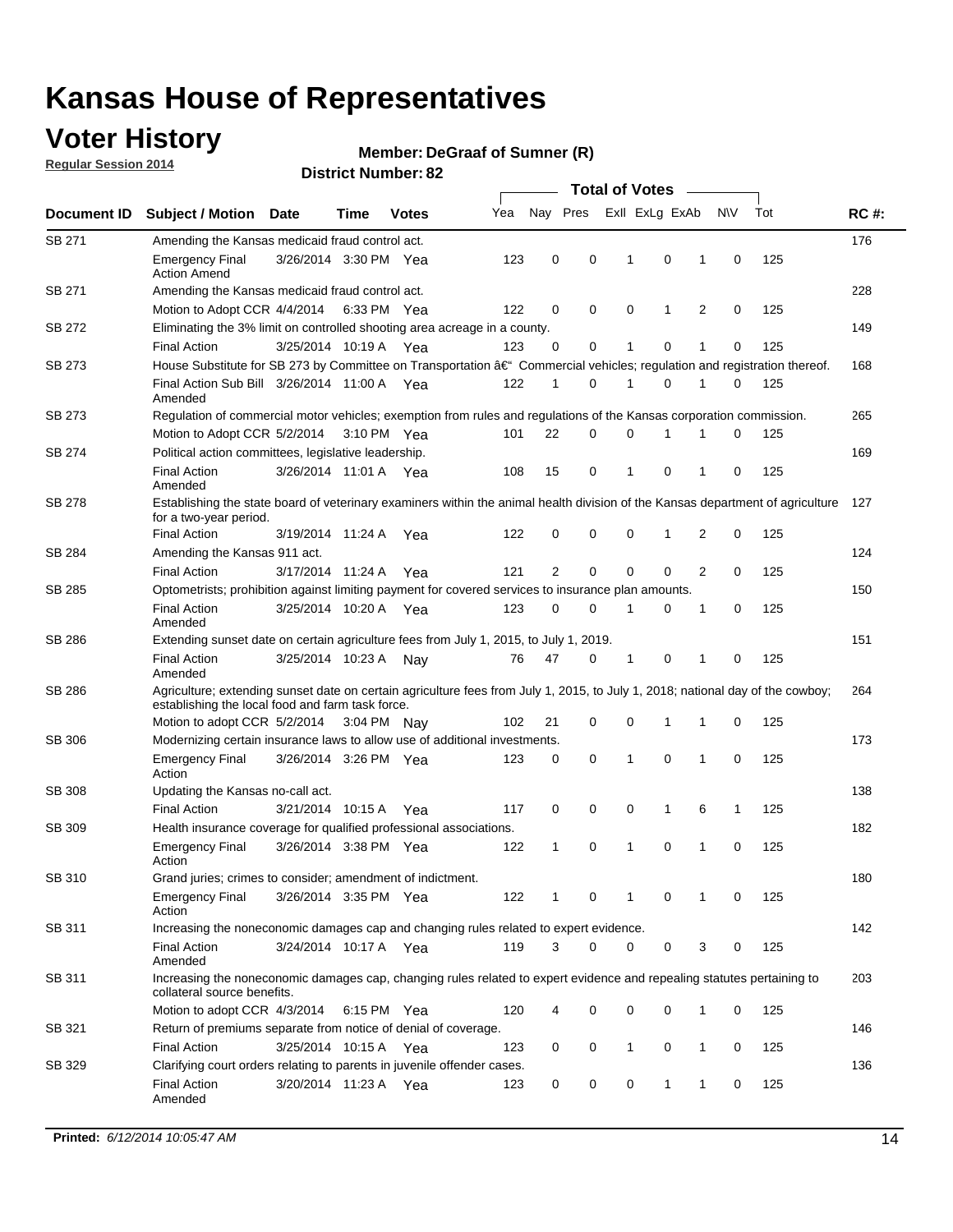### **Voter History**

**Regular Session 2014**

**DeGraaf of Sumner (R)**

|                    |                                                                                                                                                                    |                       |             |              |     |              |   | <b>Total of Votes</b> |                |              |           |     |             |
|--------------------|--------------------------------------------------------------------------------------------------------------------------------------------------------------------|-----------------------|-------------|--------------|-----|--------------|---|-----------------------|----------------|--------------|-----------|-----|-------------|
| <b>Document ID</b> | <b>Subject / Motion Date</b>                                                                                                                                       |                       | Time        | <b>Votes</b> | Yea | Nay Pres     |   |                       | Exll ExLg ExAb |              | <b>NV</b> | Tot | <b>RC#:</b> |
| SB 329             | Clarifying court orders relating to parents in juvenile offender cases and changing the statute of limitations on certain juvenile<br>offenses.                    |                       |             |              |     |              |   |                       |                |              |           |     | 242         |
|                    | Motion to adopt CCR 4/30/2014 3:23 PM Yea                                                                                                                          |                       |             |              | 122 | 1            | 0 | 1                     | 1              | 0            | 0         | 125 |             |
| <b>SB 344</b>      | Special permits, oversized loads, transportation of hay or feed stuffs.                                                                                            |                       |             |              |     |              |   |                       |                |              |           |     | 152         |
|                    | <b>Final Action</b><br>Amended                                                                                                                                     | 3/25/2014 10:24 A     |             | Yea          | 122 | $\mathbf{1}$ | 0 | 1                     | $\mathbf 0$    | 1            | 0         | 125 |             |
| SB 349             | Boiler safety act; deputy inspectors.                                                                                                                              |                       |             |              |     |              |   |                       |                |              |           |     | 128         |
|                    | <b>Final Action</b><br>Amended                                                                                                                                     | 3/19/2014 11:25 A     |             | Yea          | 119 | 3            | 0 | 0                     | 1              | 2            | 0         | 125 |             |
| SB 349             | Board of technical professions; recodification of professions and scope of practice, other; boiler safety act, deputy<br>inspectors.                               |                       |             |              |     |              |   |                       |                |              |           |     | 215         |
|                    | Motion to Adopt CCR 4/4/2014                                                                                                                                       |                       | 10:02 A     | Yea          | 112 | 11           | 0 | 1                     | 0              | 1            | 0         | 125 |             |
| SB 351             | Vehicle identification numbers; penalties; damages.                                                                                                                |                       |             |              |     |              |   |                       |                |              |           |     | 153         |
|                    | <b>Final Action</b>                                                                                                                                                | 3/25/2014 10:25 A     |             | Yea          | 123 | 0            | 0 | 1                     | 0              | 1            | 0         | 125 |             |
| SB 357             | Increasing the number of allowable hunter education deferrals.                                                                                                     |                       |             |              |     |              |   |                       |                |              |           |     | 154         |
|                    | <b>Final Action</b><br>Amended                                                                                                                                     | 3/25/2014 10:26 A     |             | Yea          | 97  | 26           | 0 | 1                     | 0              | 1            | 0         | 125 |             |
| SB 357             | Authorizing land purchases by the state; amending process state uses to address seized wildlife; increasing the number of<br>allowable hunter education deferrals. |                       |             |              |     |              |   |                       |                |              |           |     | 275         |
|                    | Motion to Adopt CCR 5/2/2014                                                                                                                                       |                       | 7:53 PM Nay |              | 113 | 11           | 0 | 0                     | $\mathbf 0$    | 1            | 0         | 125 |             |
| SB 359             | Relating to asbestos-related liability.                                                                                                                            |                       |             |              |     |              |   |                       |                |              |           |     | 177         |
|                    | <b>Emergency Final</b><br>Action                                                                                                                                   | 3/26/2014 3:32 PM Yea |             |              | 94  | 29           | 0 | 1                     | $\mathbf 0$    | 1            | 0         | 125 |             |
| <b>SB 367</b>      | Creating the student data privacy act.                                                                                                                             |                       |             |              |     |              |   |                       |                |              |           |     | 186         |
|                    | <b>Emergency Final</b><br><b>Action Amend</b>                                                                                                                      | 3/26/2014 3:43 PM Yea |             |              | 119 | 4            | 0 | 1                     | $\mathbf 0$    | $\mathbf{1}$ | 0         | 125 |             |
| SB 367             | Creating the student data privacy act.                                                                                                                             |                       |             |              |     |              |   |                       |                |              |           |     | 245         |
|                    | Motion to adopt CCR 4/30/2014 3:41 PM Yea                                                                                                                          |                       |             |              | 123 | 0            | 0 | 1                     |                | $\mathbf 0$  | 0         | 125 |             |
| SB 371             | Amending employment security law regarding disposition of penalty funds and disclosure of confidential information.                                                |                       |             |              |     |              |   |                       |                |              |           |     | 129         |
|                    | <b>Final Action</b>                                                                                                                                                | 3/19/2014 11:27 A     |             | Yea          | 90  | 32           | 0 | $\mathbf 0$           | 1              | 2            | 0         | 125 |             |
| <b>SB 372</b>      | Amending the shared work unemployment compensation program; layoff aversion.                                                                                       |                       |             |              |     |              |   |                       |                |              |           |     | 155         |
|                    | <b>Final Action</b>                                                                                                                                                | 3/25/2014 10:28 A     |             | Yea          | 123 | 0            | 0 | 1                     | 0              | 1            | 0         | 125 |             |
| SB 402             | Amending statutes related to the Kansas criminal justice information system committee.                                                                             |                       |             |              |     |              |   |                       |                |              |           |     | 178         |
|                    | <b>Emergency Final</b><br>Action                                                                                                                                   | 3/26/2014 3:33 PM Yea |             |              | 123 | 0            | 0 | 1                     | 0              | 1            | 0         | 125 |             |
| SB 423             | Authorizing Department of Administration to sell Landon and Eisenhower state office buildings.                                                                     |                       |             |              |     |              |   |                       |                |              |           |     | 233         |
|                    | <b>Final Action</b><br>Amended                                                                                                                                     | 4/5/2014              | 10:28 A     | Yea          | 66  | 55           | 0 | 0                     | 0              | 4            | 0         | 125 |             |
| SB 424             | Amending the statutory requirements for a valid hospital lien.                                                                                                     |                       |             |              |     |              |   |                       |                |              |           |     | 183         |
|                    | <b>Emergency Final</b><br>Action                                                                                                                                   | 3/26/2014 3:39 PM Yea |             |              | 115 | 8            | 0 | 1                     | 0              | 1            | 0         | 125 |             |
| SCR 1618           | Substitute for SCR 1618 by Committee on Federal and State Affairs -- State constitutional amendment authorizing raffles.                                           |                       |             |              |     |              |   |                       |                |              |           |     | 170         |
|                    | Final Action Sub Bill 3/26/2014 11:06 A Pres                                                                                                                       |                       |             |              | 102 | 19           | 2 | 1                     | $\mathbf 0$    | 1            | 0         | 125 |             |
| SCR 1620           | Port authority; creation in Stafford, Kansas.                                                                                                                      |                       |             |              |     |              |   |                       |                |              |           |     | 234         |
|                    | <b>Final Action</b>                                                                                                                                                | 4/5/2014              | 10:29 A     | Yea          | 121 | 0            | 0 | 0                     | 0              | 4            | 0         | 125 |             |